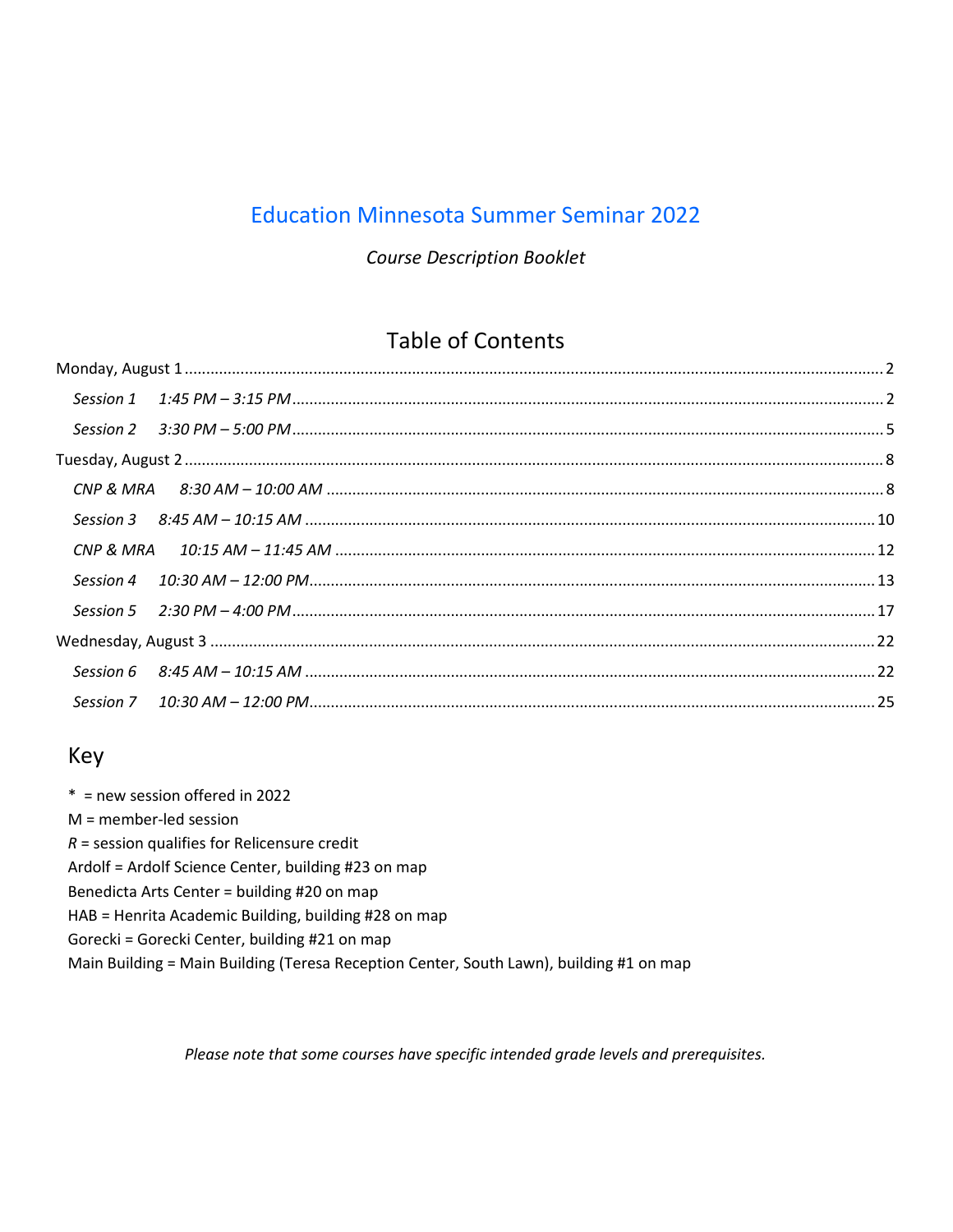# Monday, August 1

Session 1 1:45 PM - 3:15 PM

# <span id="page-1-0"></span>American Sign Language Basics (M)

Room: HAB 4

Capacity: 18

Gain basic exposure to American sign language. You will learn ABC's, 1-25 and will gain resources to learn more.

# Certified Negotiator Training for Teachers (1/7)

#### Room: Main Building 003

#### Capacity: 36

The Certified Negotiator Program trains new negotiators in foundational skills that will make them effective at the bargaining table, with a focus on issues and strategies relevant to teacher bargaining groups. The program covers the legal basis for bargaining, surveying members, research, costing, and proposal preparation and delivery. Local presidents are asked to send a team of at least two participants to this training if possible.

This session is part of a multi-session track. If you take one session in the track, you must take all the other sessions in the track. The number of sessions per track is listed in parentheses in the session title.

# Culutral Competency (1/4)

Room: Main Building 005

#### Capacity: 36

This series is designed to deepen educators' understanding of their own frames of reference, the potential bias in these frames, and their impact on expectations for and relationships with students, students' families, and the school communities. Participants will engage in self-reflection and discussion around the following topics: racial, cultural, and socioeconomic groups; American Indian and Alaskan native students; religion; systemic racism; gender identity, including transgender students; sexual orientation; language diversity; and individuals with disabilities and mental health concerns.

This session is part of a multi-session track. If you take one session in the track, you must take all the other sessions in the track. The number of sessions per track is listed in parentheses in the session title.

## Degrees Not Debt

Room: HAB 128B

#### Capacity: 30

Education Minnesota's Degrees, Not Debt program is rallying public support to decrease the cost of college and make it easier and cheaper to pay student loan debt. We know that student loan debt makes life hard for many young educators, driving some away from teaching. Many see the cost of college as a barrier to getting into the profession in the first place. These challenges weaken the diversity and depth of our teaching corps. This course covers basic information about student loans and loan forgiveness programs and how to use them.

## ESP Mentor Program (M)

## Room: HAB 120

## Capacity: 22

Providing a mentor program for newly hired ESPs in your District to help them navigate their buildings, the District and Union. This program will help retain ESPs and create a lasting environment for our students and families being fully supported with the best in their field.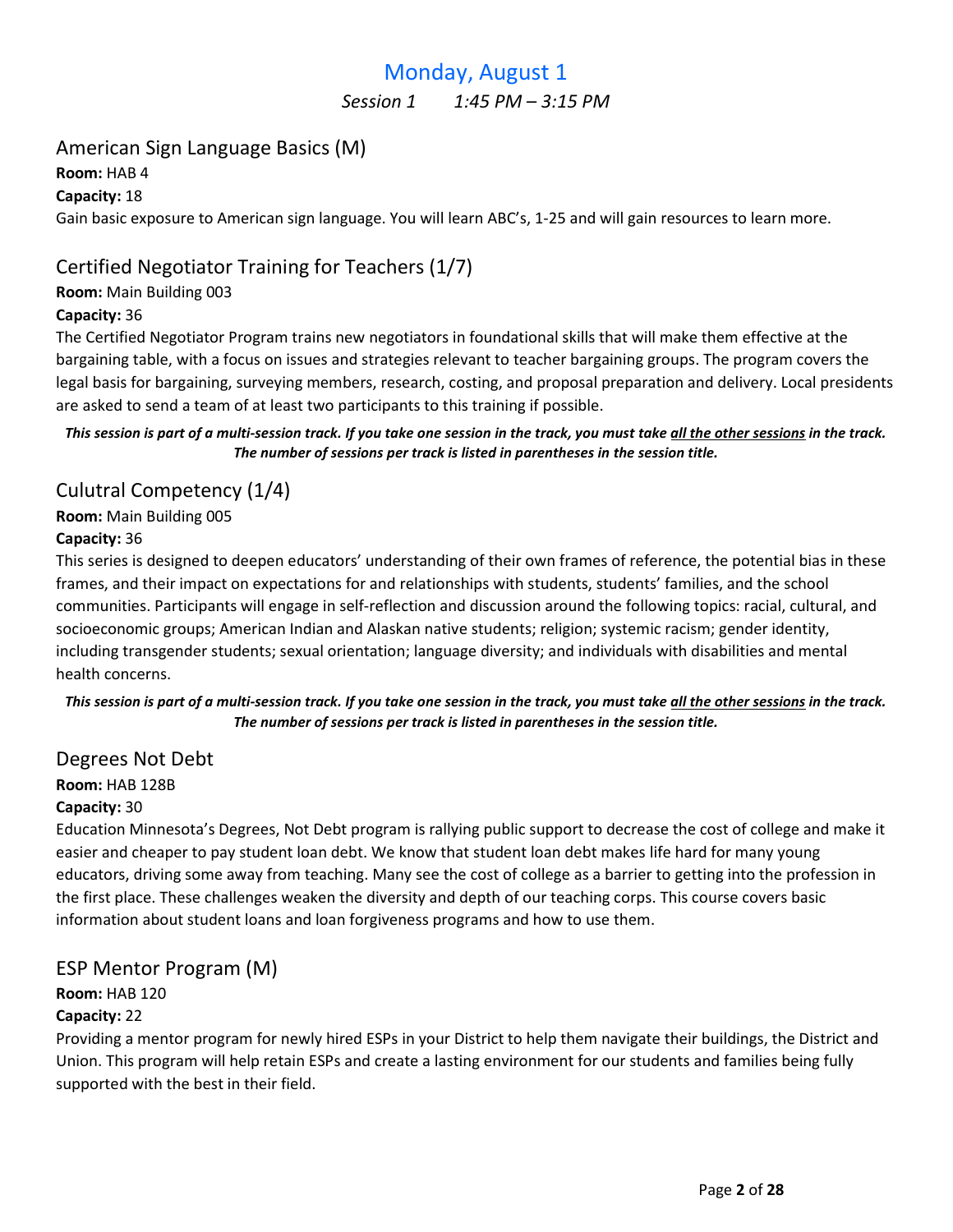# F.I.R.E Circle Session A (1/2)

Room: Gorecki 204A

## Capacity: 55

Let's be real – being involved in public education for the last two years has been…well, feel free to fill in the blank. Stressful. Traumatic. Exhausting. We want to invite members to our shared space to check-in with our own values and humanity. Our outcomes will be shaped by the voices and bodies that are present. Participants will be required to sign up for both sessions (back-to-back).

This session is part of a multi-session track. If you take one session in the track, you must take all the other sessions in the track. The number of sessions per track is listed in parentheses in the session title.

## Hot Topics in Licensure\*

Room: HAB 118

## Capacity: 20

This session will provide an overview of current hot topics related to licensure. There will also be ample time for questions and discussion.

# Just for New(er) Local Presidents (1/4)

## Room: Gorecki, President's Conference Room

## Capacity: 48

This track is designed to provide new(er) local presidents with the knowledge and skills to have a successful term of office. Some of the topics include the role of the local president, constitution and bylaws, collective bargaining agreements, communication, membership the value of belonging, and legal responsibilities. This session is part of a multi-session track. If you take one session in the track, you must take all of the other sessions in the track. The number of sessions per track is listed in parentheses in the session title.

#### This session is part of a multi-session track. If you take one session in the track, you must take all the other sessions in the track. The number of sessions per track is listed in parentheses in the session title.

## Meet the Educator Legislators

Room: Gorecki 204C

## Capacity: 55

Have you ever wondered what it would be like to be a legislator? Or why certain laws were passed and others not? Or what were the politics behind funding schools, mental health, smaller class sizes, or pensions? Attend this session and ask your question directly to educator legislators. Most of this session is a dialogue between members and legislators. It is always interesting!

# Mobilizing Members: How to go from <10 to 100> Participants

# Room: HAB 121

## Capacity: 22

During this workshop learners will be actively engaged in exploring how to connect with members, especially early career educators, and how to mobilize them to take action. Members will leave with an action plan their local can use in order to communicate effectively with membership, sustain and increase membership engagement and build leadership capacity, which are paramount for holding a successful organizing event.

# Our Living Legacy: Lessons from Labor History

## Room: Ardolf 127

## Capacity: 24

The history of labor and educator unions has much to teach. This workshop highlights eight ongoing themes from labor history that continue to play out in our work—themes that help better engage and motivate members to be powerful in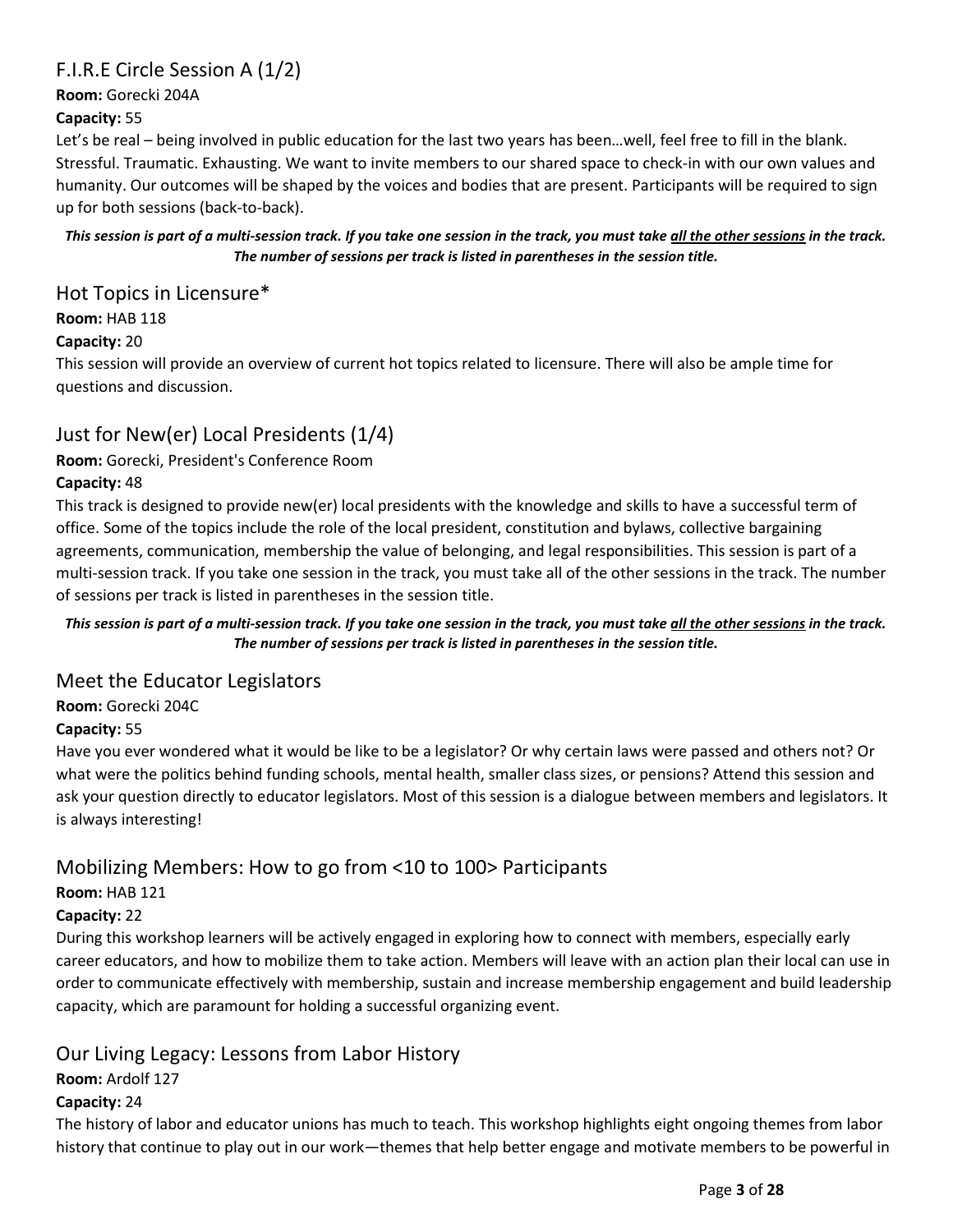their union. Using examples to demonstrate the relevance and urgency of these eight lessons, workshop facilitators draw from the history of the labor movement generally, and Minnesota public educator labor history in particular.

## PEIP Advisory Group

Room: Ardolf 121 Capacity: 24 Participants in this session discuss the Public Employees Insurance Program.

## Researching Educator Wellbeing\*

Room: HAB 128A

#### Capacity: 32

Staff from the EDMN policy and public affairs department will present current findings on educator well-being and work with members to chart a statewide research project on potential remedies and solutions.

## Robert's Rules Basics\*

Room: Ardolf 104

## Capacity: 18

This session will provide a brief review of the basics of Roberts Rules of Order as well as practice running a meeting, making motions, and passing new business items. We will also provide shortcuts and adaptations for virtual meetings.

## Sharing our Legacy: Telling Our Union Stories

Room: HAB 17

## Capacity: 18

Knowing where we've been helps us decide where we're going. One common issue locals and leaders face is how to help members understand both their local labor history and their personal union history. When members have historical context, they understand better the reasons to be involved. In this session, we focus on strategies for locals to begin to capture their histories and for members to share their own union stories.

## True Colors

Room: HAB 3

## Capacity: 20

True Colors has been created as a vocabulary through which people can communicate the expression of their character. True Colors is an easy, entertaining way to identify your character spectrum to better understand yourself and others. True Colors uses four colors to identify distinct perspectives and personalities. True Colors establishes a common language by which we communicate core motivations, needs, and behaviors. Once you recognize the True Colors in yourself and others, you will be able to respond more appropriately and concisely in your varied communication settings. School employees will be able to understand their students and will communicate more effectively with students, parents, and colleagues after attending the True Colors training.

## Why Is It So Hard to Talk About Race?\*

Room: Ardolf 142

## Capacity: 30

Race talk, along with the expression of strong, intense emotions, is often discouraged in the classroom. This session will provide space and language for educators to learn and talk about three common barriers to opening discussions about racism in our schools. Our hope coming out of this session is that participants will have the tools to label their own barriers to talk about race and some tools to help us all move forward.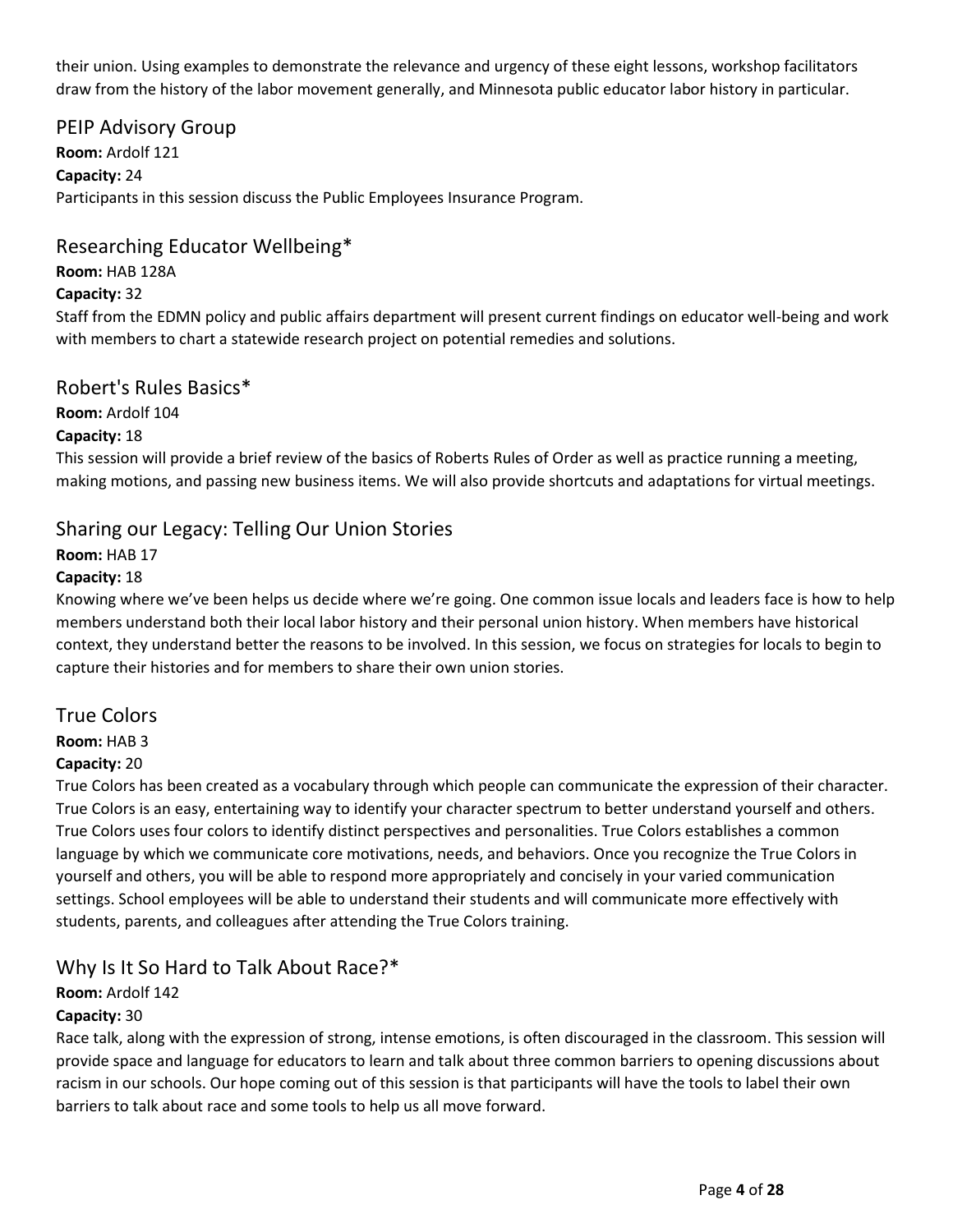# <span id="page-4-0"></span>Integrate Tech Tools for Teaching and Learning (M)

## Room: HAB 15

## Capacity: 24

Learn a variety of tech tools that can be used immediately in your classroom to increase engagement, built independence, and collaboration skills. Google Education tools, Nearpod, Quizizz, Formative, Actively Learn, Brainscape, Classroomscreen, and many others will be showcased. Technology tools will be showcased, so it's best if attendees bring a device.

# Monday, August 1

Session 2 3:30 PM – 5:00 PM

# 2022 Legislative Update

Room: Gorecki 204C

## Capacity: 55

session provides an overview of the 2022 Legislature and how its work will impact our members. We also provide a preview of the 2023 legislative session. This session promises to provide a lively discussion on a wide variety of topics and answers to your questions.

## American Sign Language Basics (M)

## Room: HAB 4

#### Capacity: 18

Gain basic exposure to American sign language. You will learn ABC's, 1-25 and will gain resources to learn more.

## Blurred Lines

Room: Ardolf 104

## Capacity: 18

This training will cover areas such as communication boundaries, personal boundaries, financial boundaries, relationship boundaries, institutional boundaries, and power boundaries. Under these topics we will address giving students rides home, texting with students, buying a student breakfast to having coffee with a student; we'll delve into where the legal lines are and the potential legal consequences of blurring those boundaries.

## Building Representative: Roles and Responsibilities

Room: HAB 2

## Capacity: 24

Building representatives are the eyes and ears of the local. This session defines the role of building reps and provides ideas for them on how to connect with members, conduct short informational meetings, and advocate on behalf of the members they represent.

# Certified Negotiator Program for ESPs (1/6)

Room: HAB 101 Capacity: 20

## Intended grade level: K12

The Certified Negotiator Program trains new negotiators in foundational skills that will make them effective at the bargaining table, with a focus on issues and strategies relevant to ESP bargaining groups. The program covers the legal basis for bargaining, surveying members, research, proposal preparation, delivery and organizing for settlement. Local presidents are asked to send a team of at least two participants to this training if possible. This session is part of a multi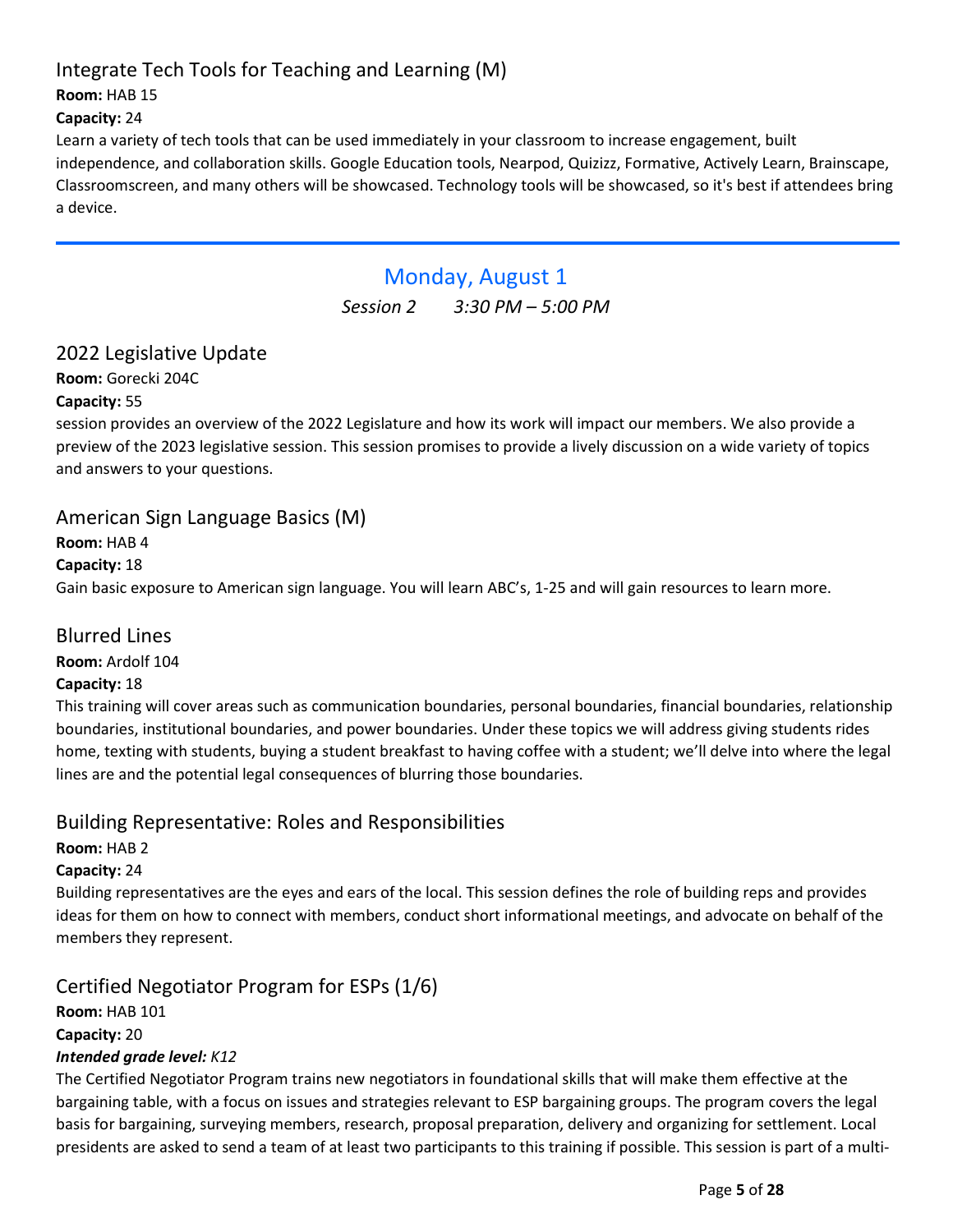session track. If you take one session in the track, you must take all of the other sessions in the track. The number of sessions per track is listed in parentheses in the session title.

This session is part of a multi-session track. If you take one session in the track, you must take all the other sessions in the track. The number of sessions per track is listed in parentheses in the session title.

Certified Negotiator Training for Teachers (2/7)

Room: Main Building 003

Capacity: 36

Intended grade level: ECFE, K12, ABE

The Certified Negotiator Program trains new negotiators in foundational skills that will make them effective at the bargaining table, with a focus on issues and strategies relevant to teacher bargaining groups. The program covers the legal basis for bargaining, surveying members, research, costing, and proposal preparation and delivery. Local presidents are asked to send a team of at least two participants to this training if possible.

#### This session is part of a multi-session track. If you take one session in the track, you must take all the other sessions in the track. The number of sessions per track is listed in parentheses in the session title.

## Constitution and Bylaws

Room: HAB 128A

## Capacity: 32

This session addresses constitution and bylaw issues, updates, and legal ramifications. It includes a review of recommended language, as well as a review of "potential member" issues that should be addressed. Participants examine examples of constitution and bylaws language. This session is most effective if you bring your local's constitution and bylaws.

# Cultural Appropriation: Yikes, I Didn't Realize! (M)

Room: Ardolf 135

## Capacity: 19

This session gives members an understanding of and the skills to identify cultural appropriation, its implications, and ways to eradicate it from our schools and classrooms. This session focuses closely on American Indian culture in historical context as well as issues of today.

# Culutral Competency (2/4)

Room: Main Building 005

## Capacity: 36

This series is designed to deepen educators' understanding of their own frames of reference, the potential bias in these frames, and their impact on expectations for and relationships with students, students' families, and the school communities. Participants will engage in self-reflection and discussion around the following topics: racial, cultural, and socioeconomic groups; American Indian and Alaskan native students; religion; systemic racism; gender identity, including transgender students; sexual orientation; language diversity; and individuals with disabilities and mental health concerns.

This session is part of a multi-session track. If you take one session in the track, you must take all the other sessions in the track. The number of sessions per track is listed in parentheses in the session title.

# Education Minnesota Foundation: Ideas + Applications = Successful Grants

## Room: Ardolf 105

## Capacity: 18

Have you ever wanted to apply for a grant, but you didn't know where to start or felt intimidated by the process? Bring your ideas and questions and we will supply the answers and applications. With emphasis on Education Minnesota Foundation grants, you will learn how to write a grant for yourself, classroom, school or district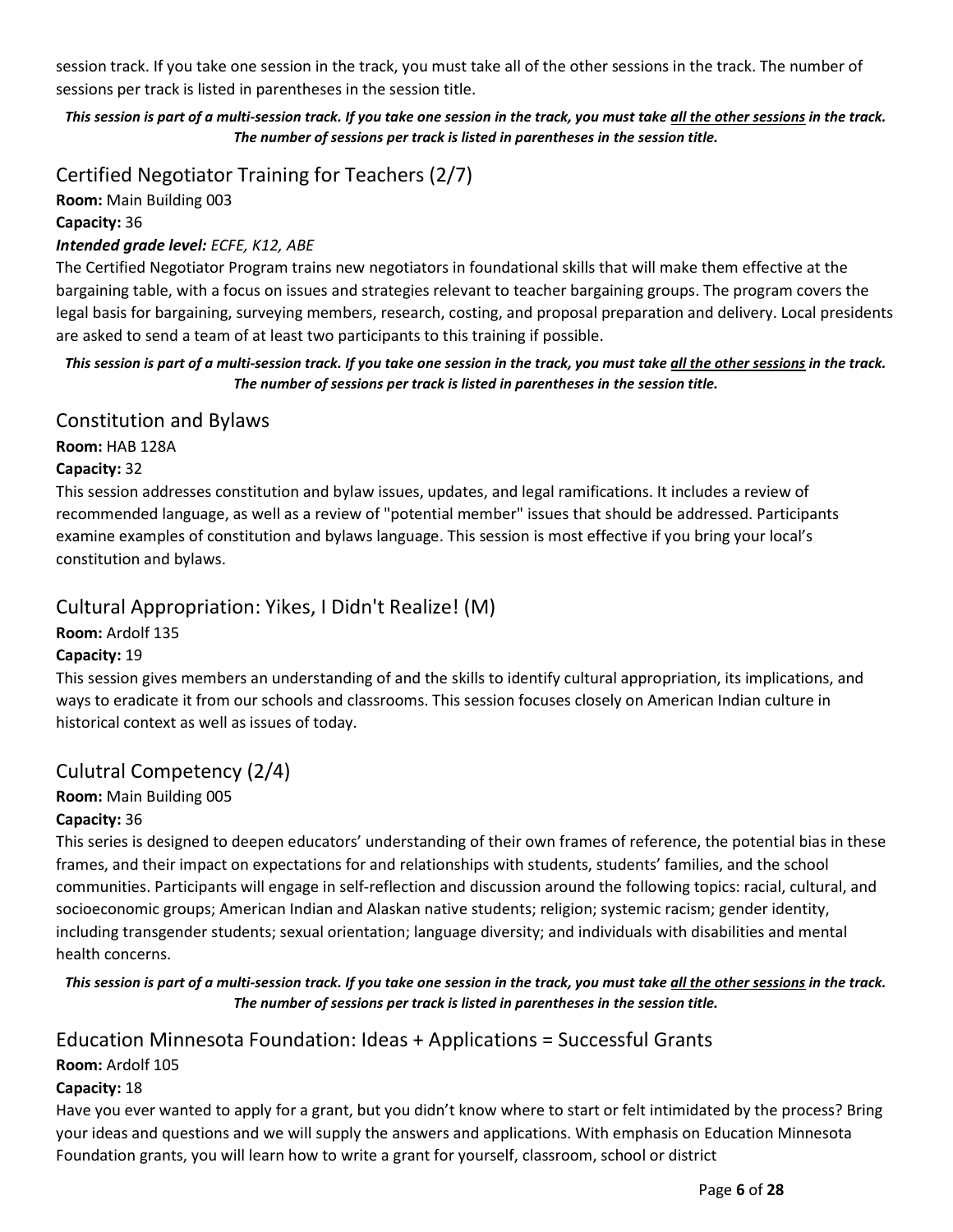# Effective Notetaking in Bargaining and Member Representation

Room: Ardolf 127

## Capacity: 24

This course is focused on the importance of taking effective notes during bargaining and meetings with members. This course will also focus on understanding the differences in each situation.

# F.I.R.E Circle Session A (2/2)

Room: Gorecki 204A

## Capacity: 55

Let's be real – being involved in public education for the last two years has been…well, feel free to fill in the blank. Stressful. Traumatic. Exhausting. We want to invite members to our shared space to check-in with our own values and humanity. Our outcomes will be shaped by the voices and bodies that are present. Participants will be required to sign up for both sessions (back-to-back).

## This session is part of a multi-session track. If you take one session in the track, you must take all the other sessions in the track. The number of sessions per track is listed in parentheses in the session title.

Free Speech Rights for Educators Room: Ardolf 104 Capacity: 18 This presentation walks educators through various sources of legal protection for free speech and advocacy.

# Just for New(er) Local Presidents (2/4)

Room: Gorecki, President's Conference Room Capacity: 48

This track is designed to provide new(er) local presidents with the knowledge and skills to have a successful term of office. Some of the topics include the role of the local president, constitution and bylaws, collective bargaining agreements, communication, membership the value of belonging, and legal responsibilities. This session is part of a multi-session track. If you take one session in the track, you must take all of the other sessions in the track. The number of sessions per track is listed in parentheses in the session title.

This session is part of a multi-session track. If you take one session in the track, you must take all the other sessions in the track. The number of sessions per track is listed in parentheses in the session title.

# Learn About Therapy Dog Teams (M)

Room: HAB 119

Capacity: 20

Meet therapy dogs Mercer and Hank and their handler Tammy P. Roth, LSC. You will be introduced to the process of what it takes to become a registered/certified therapy dog team. This session will be geared towards school counselors, and school social workers.

Member Rights Advocacy A: I & II (1/6)

Room: HAB 102 Capacity: 32

## Intended grade level: K12

Member Rights Advocacy: I & II - Member Rights Advocates serve as a local resource to respond to member concerns. A Member Rights Advocate learns to resolve issues using a variety of options and strategies. One of the goals of Education Minnesota is to have a Member Rights Advocate in every work site and in larger sites, one Member Rights Advocate for every 50 members. At the conclusion of the training, those attending are certified as Member Rights Advocates. This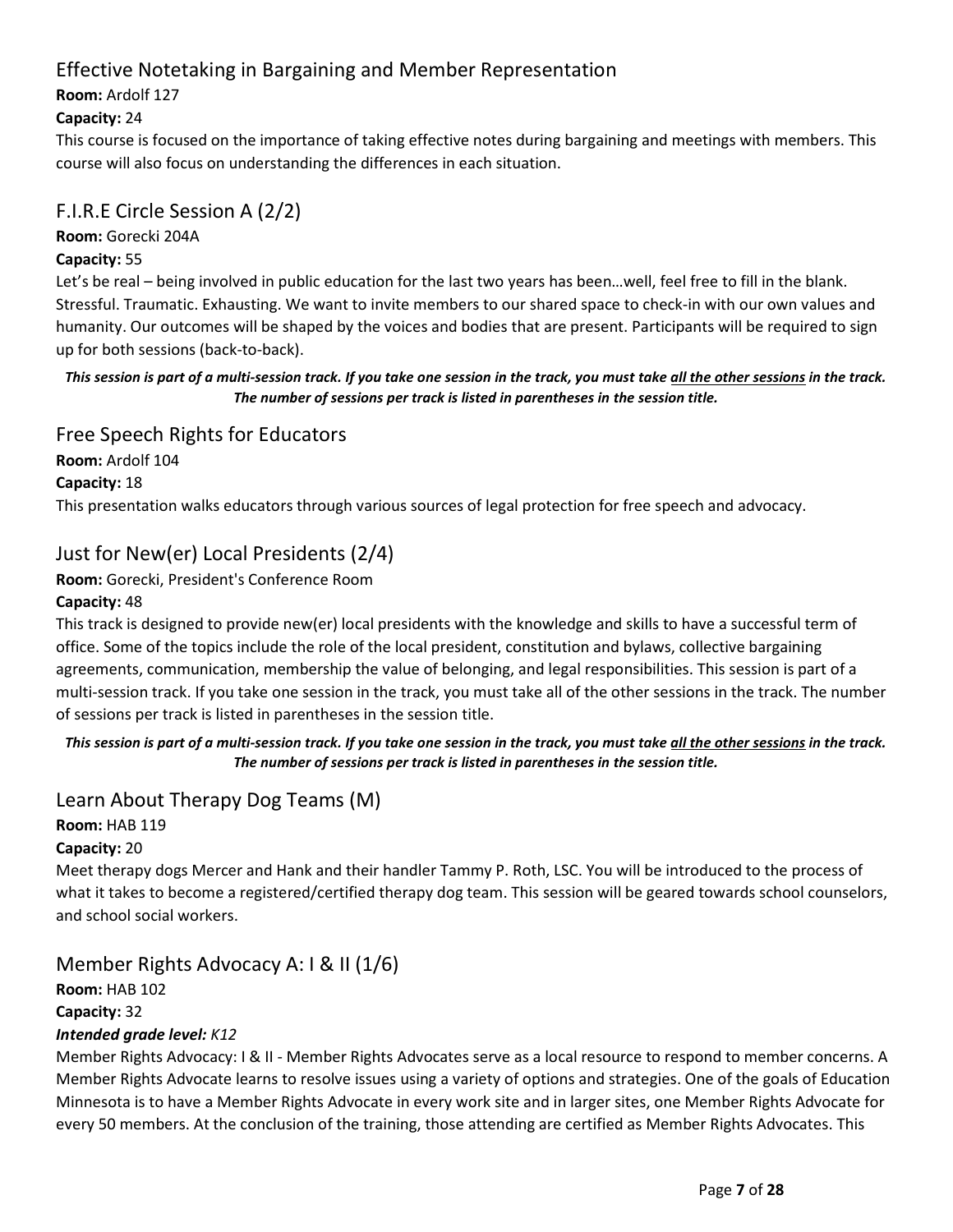<span id="page-7-0"></span>session is part of a multi-session track. If you take one session in the track, you must take all of the other sessions in the track. The number of sessions per track is listed in parentheses in the session title.

This session is part of a multi-session track. If you take one session in the track, you must take all the other sessions in the track. The number of sessions per track is listed in parentheses in the session title.

Member Rights Advocacy B: I & II (1/6) Room: HAB 107

Capacity: 32

#### Intended grade level: K12

Member Rights Advocacy: I & II - Member Rights Advocates serve as a local resource to respond to member concerns. A Member Rights Advocate learns to resolve issues using a variety of options and strategies. One of the goals of Education Minnesota is to have a Member Rights Advocate in every work site and in larger sites, one Member Rights Advocate for every 50 members. At the conclusion of the training, those attending are certified as Member Rights Advocates. This session is part of a multi-session track. If you take one session in the track, you must take all of the other sessions in the track. The number of sessions per track is listed in parentheses in the session title.

This session is part of a multi-session track. If you take one session in the track, you must take all the other sessions in the track. The number of sessions per track is listed in parentheses in the session title.

## PEIP for Locals that Want to Know More!

Room: Ardolf 121

#### Capacity: 24

Want to know more about the Public Employees Insurance Program (PEIP)? This session is an informative discussion and explanation of the PEIP program, including what it is and how it works. A review of PEIP's benefits and cost history will also be shared.

## Vinyasa Yoga

#### Room: Dance Studio, Bednedicta Arts Center

#### Capacity: 50

This yoga practice is designed for both beginners and advanced yogis. Participants are cued through a moving meditation of Vinyasa yoga poses. The practice includes both an energizing flow and time for restorative reflection. This is a great opportunity to explore something new or connect with other yoga fans at Summer Seminar. Participants are welcome to bring their own mats. We will also have loaner mats available.

Although this evening session requires pre-registration, you are not required to select an evening session. These are optional activities.

Tuesday, August 2

CNP & MRA 8:30 AM – 10:00 AM

# Certified Negotiator Program for ESPs (2/6)

Room: HAB 101 Capacity: 20

## Intended grade level: K12

The Certified Negotiator Program trains new negotiators in foundational skills that will make them effective at the bargaining table, with a focus on issues and strategies relevant to ESP bargaining groups. The program covers the legal basis for bargaining, surveying members, research, proposal preparation, delivery and organizing for settlement. Local presidents are asked to send a team of at least two participants to this training if possible. This session is part of a multisession track. If you take one session in the track, you must take all of the other sessions in the track. The number of sessions per track is listed in parentheses in the session title.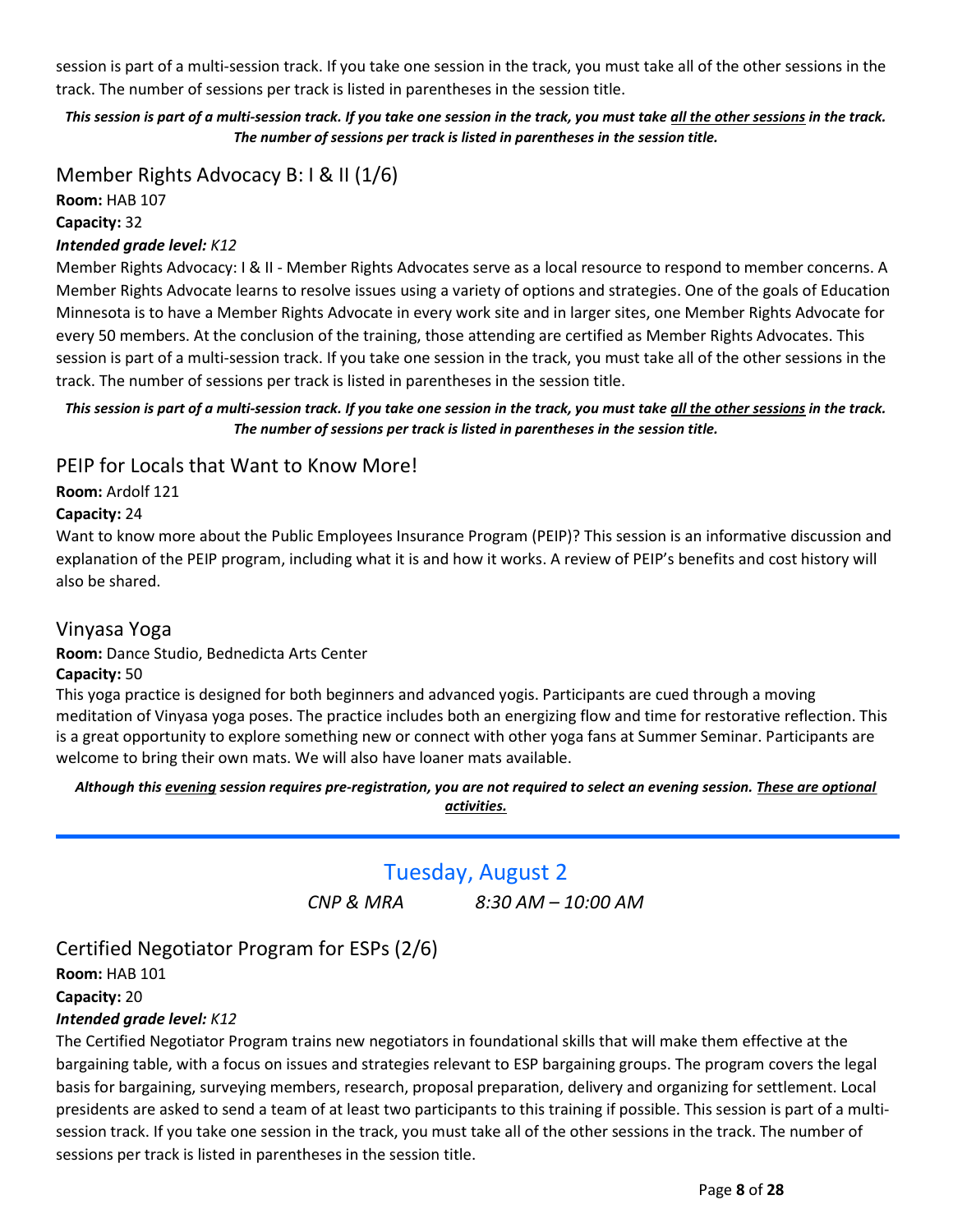#### This session is part of a multi-session track. If you take one session in the track, you must take all the other sessions in the track. The number of sessions per track is listed in parentheses in the session title.

Certified Negotiator Training for Teachers (3/7)

Room: Main Building 003 Capacity: 36 Intended grade level: ECFE, K12, ABE

The Certified Negotiator Program trains new negotiators in foundational skills that will make them effective at the bargaining table, with a focus on issues and strategies relevant to teacher bargaining groups. The program covers the legal basis for bargaining, surveying members, research, costing, and proposal preparation and delivery. Local presidents are asked to send a team of at least two participants to this training if possible.

This session is part of a multi-session track. If you take one session in the track, you must take all the other sessions in the track. The number of sessions per track is listed in parentheses in the session title.

Member Rights Advocacy A: I & II (2/6)

Room: HAB 102

Capacity: 32

## Intended grade level: K12

Member Rights Advocacy: I & II - Member Rights Advocates serve as a local resource to respond to member concerns. A Member Rights Advocate learns to resolve issues using a variety of options and strategies. One of the goals of Education Minnesota is to have a Member Rights Advocate in every work site and in larger sites, one Member Rights Advocate for every 50 members. At the conclusion of the training, those attending are certified as Member Rights Advocates. This session is part of a multi-session track. If you take one session in the track, you must take all of the other sessions in the track. The number of sessions per track is listed in parentheses in the session title.

This session is part of a multi-session track. If you take one session in the track, you must take all the other sessions in the track. The number of sessions per track is listed in parentheses in the session title.

Member Rights Advocacy B: I & II (2/6)

Room: HAB 107 Capacity: 32

## Intended grade level: K12

Member Rights Advocacy: I & II - Member Rights Advocates serve as a local resource to respond to member concerns. A Member Rights Advocate learns to resolve issues using a variety of options and strategies. One of the goals of Education Minnesota is to have a Member Rights Advocate in every work site and in larger sites, one Member Rights Advocate for every 50 members. At the conclusion of the training, those attending are certified as Member Rights Advocates. This session is part of a multi-session track. If you take one session in the track, you must take all of the other sessions in the track. The number of sessions per track is listed in parentheses in the session title.

This session is part of a multi-session track. If you take one session in the track, you must take all the other sessions in the track. The number of sessions per track is listed in parentheses in the session title.

# Member Rights Advocacy: III (1/4)

## Room: HAB 121

#### Capacity: 22

This track is limited to members who have completed Member Rights Advocacy: I & II. Building on these phases, participants refine and expand their skills with more focused exploration and skill practice with organizing, member representation, and grievance processing.

## This session is part of a multi-session track. If you take one session in the track, you must take all the other sessions in the track. The number of sessions per track is listed in parentheses in the session title.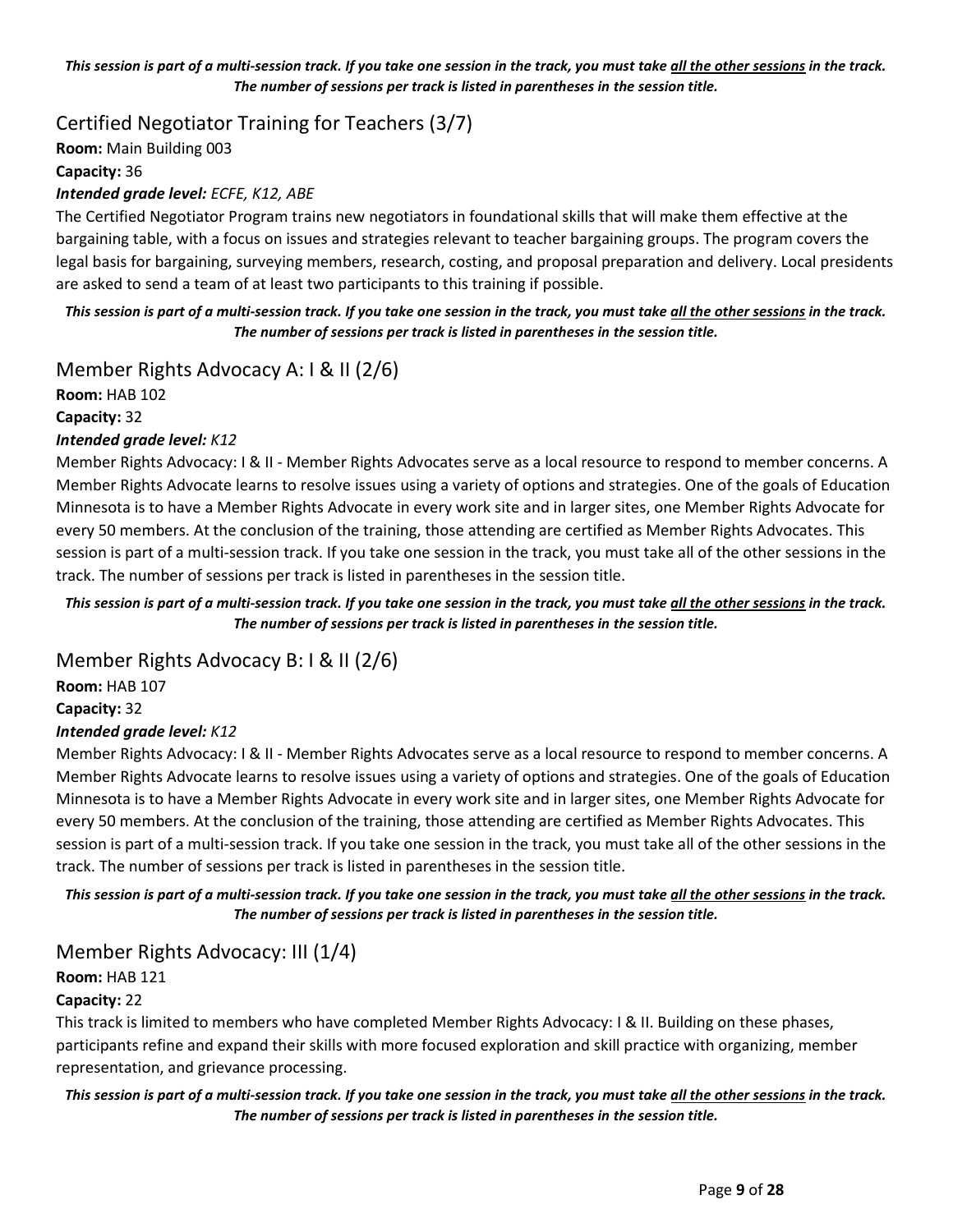# Tuesday, August 2

Session 3 8:45 AM – 10:15 AM

# <span id="page-9-0"></span>Conversations that Matter (M)

Room: Ardolf 107

## Capacity: 18

Practice your focused, intentional conversation skills, and especially prepare for those "courageous conversations" we sometimes find ourselves in. This session is appropriate for anyone who finds themselves tired of having conversations without actionable conclusions. Structures such as ORID and CBI feedback will be learned and practiced in a hands-on learning experience.

# Creative Storytelling Across the Curriculum (M)

## Room: HAB 15

## Capacity: 24

Learn to use storytelling techniques in your curriculum! Whether digitally or on paper, storytelling techniques can be used in nearly any content area and with students from early education to high school. Incorporating storytelling techniques builds skills in critical thinking and collaboration, as well as higher order thinking skills of analysis, synthesis, application, and evaluation.

# Culutral Competency (3/4)

## Room: Main Building 005

## Capacity: 36

This series is designed to deepen educators' understanding of their own frames of reference, the potential bias in these frames, and their impact on expectations for and relationships with students, students' families, and the school communities. Participants will engage in self-reflection and discussion around the following topics: racial, cultural, and socioeconomic groups; American Indian and Alaskan native students; religion; systemic racism; gender identity, including transgender students; sexual orientation; language diversity; and individuals with disabilities and mental health concerns.

## This session is part of a multi-session track. If you take one session in the track, you must take all the other sessions in the track. The number of sessions per track is listed in parentheses in the session title.

# Financial and Fiduciary Responsibilities for Local Leaders

## Room: HAB 120

## Capacity: 22

Education Minnesota, its affiliates, and intermediate organizations must comply with all applicable local, state, and federal laws, rules, and regulations. We also must follow the governing documents and policies of our national affiliates. In this session, you learn what these requirements are and what Education Minnesota can do to assist you in meeting your fiduciary obligation to carry out these responsibilities.

# F.I.R.E Circle Session B (1/2)

# Room: Gorecki 204A

## Capacity: 55

Let's be real – being involved in public education for the last two years has been…well, feel free to fill in the blank. Stressful. Traumatic. Exhausting. We want to invite members to our shared space to check-in with our own values and humanity. Our outcomes will be shaped by the voices and bodies that are present. Participants will be required to sign up for both sessions (back-to-back).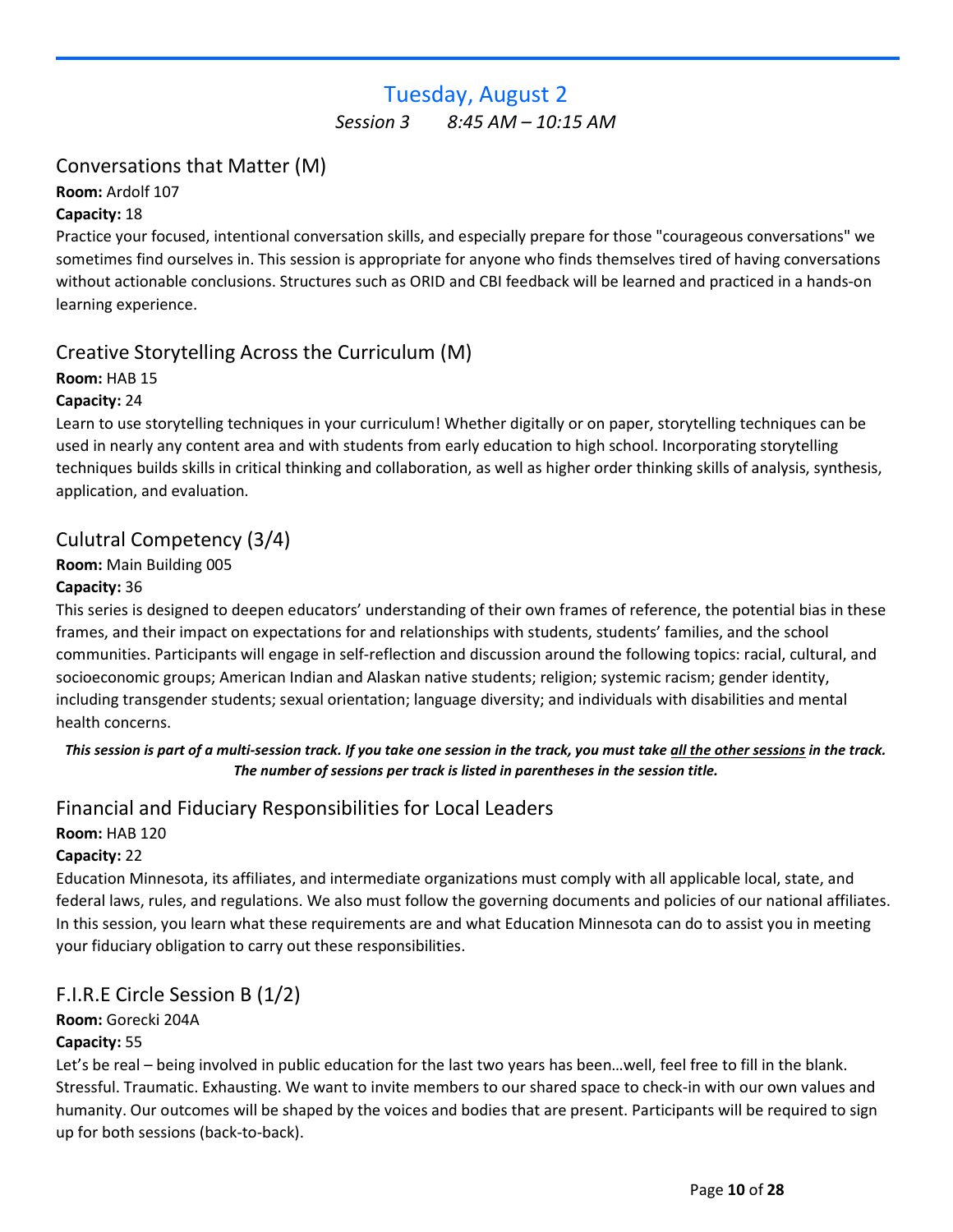#### This session is part of a multi-session track. If you take one session in the track, you must take all the other sessions in the track. The number of sessions per track is listed in parentheses in the session title.

# Health Insurance Basics and Beyond (1/4)

## Room: HAB 119

## Capacity: 20

With rising costs and various laws in place, it is important that our members have an understanding of health insurance in general and how it works. Participants will gain knowledge around the various components and terminology of insurance, the laws that deal with insurance, and the skills necessary to make comparisons between insurance plans, as well as how to utilize a district insurance committee to its maximum potential. Topics covered in this training include group insurance, legal rights and responsibilities, side-by-side comparisons and an effective insurance committee. This session is part of a multi-session track. If you take one session in the track, you must take all of the other sessions in the track. The number of sessions per track is listed in parentheses in the session title.

## This session is part of a multi-session track. If you take one session in the track, you must take all the other sessions in the track. The number of sessions per track is listed in parentheses in the session title.

# Just for New(er) Local Presidents (3/4)

Room: Gorecki, President's Conference Room

## Capacity: 48

This track is designed to provide new(er) local presidents with the knowledge and skills to have a successful term of office. Some of the topics include the role of the local president, constitution and bylaws, collective bargaining agreements, communication, membership the value of belonging, and legal responsibilities. This session is part of a multi-session track. If you take one session in the track, you must take all of the other sessions in the track. The number of sessions per track is listed in parentheses in the session title.

#### This session is part of a multi-session track. If you take one session in the track, you must take all the other sessions in the track. The number of sessions per track is listed in parentheses in the session title.

# Misinformation or Disinformation: How To Tell The Difference (M)

## Room: Ardolf 135

## Capacity: 19

Participants will be introduced to resources which will help us determine the difference between misinformation and disinformation. We will all take an online quiz to Spot the Troll. Then we will choose which resource we will explore during class. We will report back to the large group on our discoveries. Members will leave with resources to continue sharpening our skills.

# Organizing Your Building to Get-Out-The-Vote!\*

## Room: HAB 128A

## Capacity: 32

The 2022 elections will decide the future of our union and the conditions of public education. Make a plan to encourage 100 percent voter turnout of educators in your building to vote for public education!

## Positive Behavior Interventions (R)

## Room: HAB 118

## Capacity: 20

Participants will learn how to deliver a professional development session that focuses on effective strategies that lead to increased student engagement and achievement.

Special Education Law and Practice for Special Educators\* Room: Main Building 006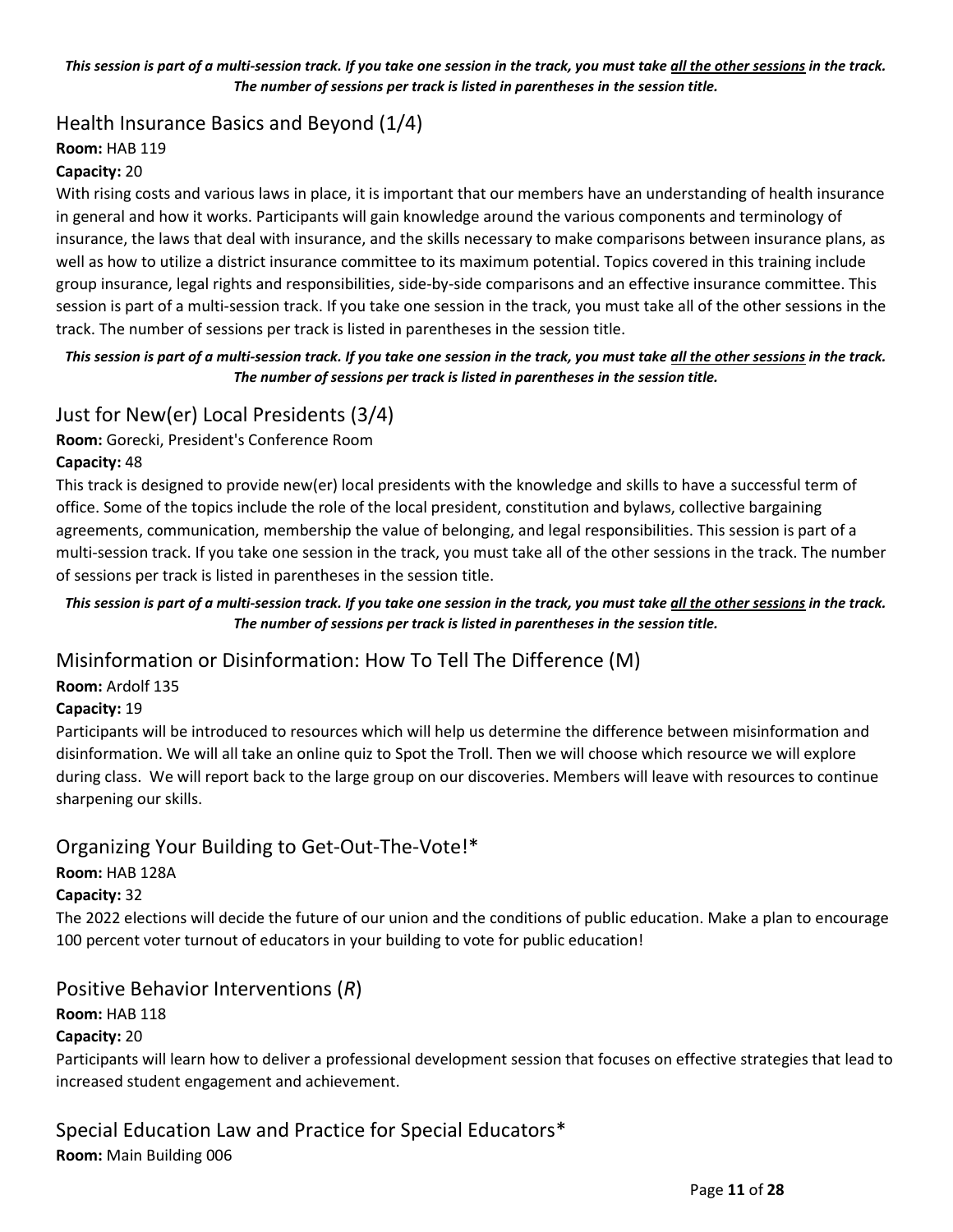## <span id="page-11-0"></span>Capacity: 28

An overview of laws and regulations that govern IEP development, IEP meetings, and IEP implementation in Minnesota, as well as the rights of Minnesota special educators and students with disabilities. This session is primarily geared toward newer special education teachers and related service providers, but experienced special educators may benefit as well.

## True Colors

Room: HAB 3

#### Capacity: 20

True Colors has been created as a vocabulary through which people can communicate the expression of their character. True Colors is an easy, entertaining way to identify your character spectrum to better understand yourself and others. True Colors uses four colors to identify distinct perspectives and personalities. True Colors establishes a common language by which we communicate core motivations, needs, and behaviors. Once you recognize the True Colors in yourself and others, you will be able to respond more appropriately and concisely in your varied communication settings. School employees will be able to understand their students and will communicate more effectively with students, parents, and colleagues after attending the True Colors training.

# Tuesday, August 2 CNP & MRA 10:15 AM – 11:45 AM

# Certified Negotiator Program for ESPs (3/6)

Room: HAB 101 Capacity: 20

## Intended grade level: K12

The Certified Negotiator Program trains new negotiators in foundational skills that will make them effective at the bargaining table, with a focus on issues and strategies relevant to ESP bargaining groups. The program covers the legal basis for bargaining, surveying members, research, proposal preparation, delivery and organizing for settlement. Local presidents are asked to send a team of at least two participants to this training if possible. This session is part of a multisession track. If you take one session in the track, you must take all of the other sessions in the track. The number of sessions per track is listed in parentheses in the session title.

This session is part of a multi-session track. If you take one session in the track, you must take all the other sessions in the track. The number of sessions per track is listed in parentheses in the session title.

## Certified Negotiator Training for Teachers (4/7)

Room: Main Building 003 Capacity: 36

## Intended grade level: ECFE, K12, ABE

The Certified Negotiator Program trains new negotiators in foundational skills that will make them effective at the bargaining table, with a focus on issues and strategies relevant to teacher bargaining groups. The program covers the legal basis for bargaining, surveying members, research, costing, and proposal preparation and delivery. Local presidents are asked to send a team of at least two participants to this training if possible.

This session is part of a multi-session track. If you take one session in the track, you must take all the other sessions in the track. The number of sessions per track is listed in parentheses in the session title.

Member Rights Advocacy A: I & II (3/6) Room: HAB 102 Capacity: 32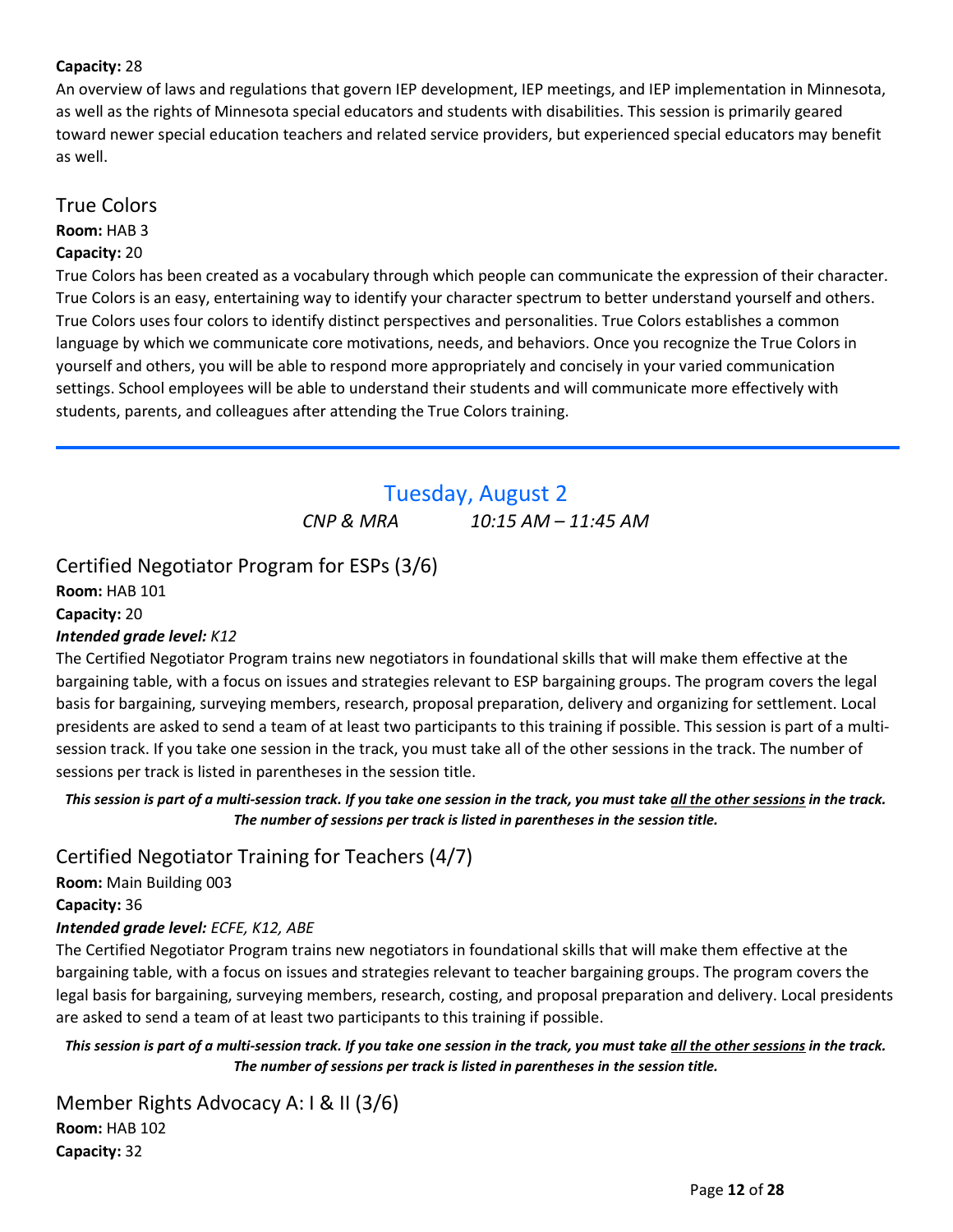## <span id="page-12-0"></span>Intended grade level: K12

Member Rights Advocacy: I & II - Member Rights Advocates serve as a local resource to respond to member concerns. A Member Rights Advocate learns to resolve issues using a variety of options and strategies. One of the goals of Education Minnesota is to have a Member Rights Advocate in every work site and in larger sites, one Member Rights Advocate for every 50 members. At the conclusion of the training, those attending are certified as Member Rights Advocates. This session is part of a multi-session track. If you take one session in the track, you must take all of the other sessions in the track. The number of sessions per track is listed in parentheses in the session title.

This session is part of a multi-session track. If you take one session in the track, you must take all the other sessions in the track. The number of sessions per track is listed in parentheses in the session title.

Member Rights Advocacy B: I & II (3/6)

Room: HAB 107

Capacity: 32

#### Intended grade level: K12

Member Rights Advocacy: I & II - Member Rights Advocates serve as a local resource to respond to member concerns. A Member Rights Advocate learns to resolve issues using a variety of options and strategies. One of the goals of Education Minnesota is to have a Member Rights Advocate in every work site and in larger sites, one Member Rights Advocate for every 50 members. At the conclusion of the training, those attending are certified as Member Rights Advocates. This session is part of a multi-session track. If you take one session in the track, you must take all of the other sessions in the track. The number of sessions per track is listed in parentheses in the session title.

This session is part of a multi-session track. If you take one session in the track, you must take all the other sessions in the track. The number of sessions per track is listed in parentheses in the session title.

## Member Rights Advocacy: III (2/4)

Room: HAB 121

#### Capacity: 22

This track is limited to members who have completed Member Rights Advocacy: I & II. Building on these phases, participants refine and expand their skills with more focused exploration and skill practice with organizing, member representation, and grievance processing.

This session is part of a multi-session track. If you take one session in the track, you must take all the other sessions in the track. The number of sessions per track is listed in parentheses in the session title.

# Tuesday, August 2

Session 4 10:30 AM - 12:00 PM

# Compassion for Self while Navigating Teaching and Life (M)

Room: Ardolf 107

#### Capacity: 18

As educators and givers, it feels natural for us to express our love and gratitude to others; yet we often struggle receiving love and gratitude from others, or even worse, giving that same kind of love and gratitude to ourselves. If you are looking for or needing strategies to practice self-love and self-compassion in this time of your life, I invite you to sign up for this session. My hope/goal is for you to walk away with practical strategies/ways to fill your almost empty or completely empty cup daily. I can't wait to learn with you.

# Continuing Education Committee Members Update and Q&A

Room: HAB 128A

Capacity: 32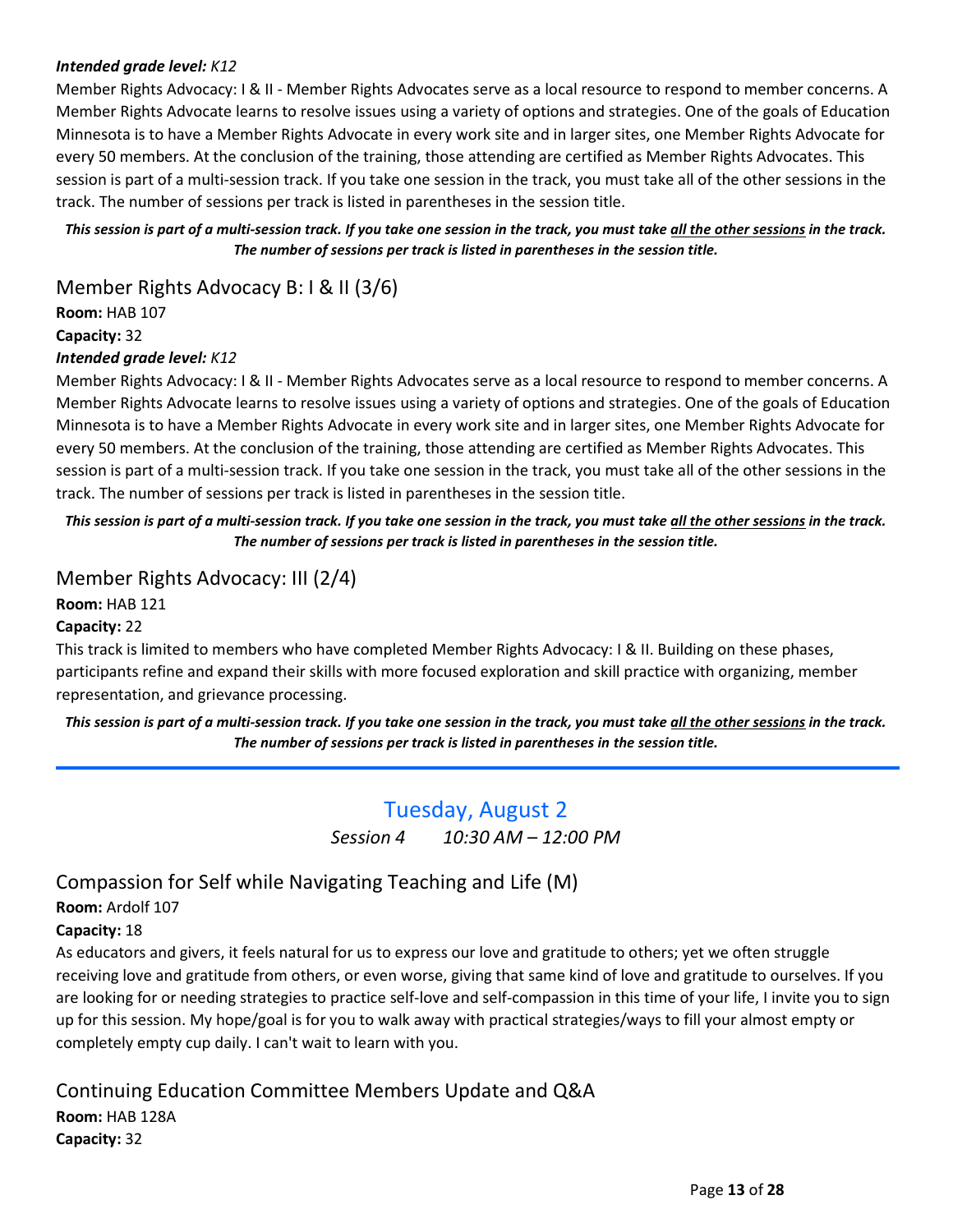This session is designed for all members of continuing education committees. The session will provide updates about renewal, the new IT system being used, and topics that are generating a high volume of questions. Relicensure staff from PELSB and the licensure staff at EM will co-present, and there will be ample time for questions.

# Culutral Competency (4/4)

## Room: Main Building 005

## Capacity: 36

This series is designed to deepen educators' understanding of their own frames of reference, the potential bias in these frames, and their impact on expectations for and relationships with students, students' families, and the school communities. Participants will engage in self-reflection and discussion around the following topics: racial, cultural, and socioeconomic groups; American Indian and Alaskan native students; religion; systemic racism; gender identity, including transgender students; sexual orientation; language diversity; and individuals with disabilities and mental health concerns.

## This session is part of a multi-session track. If you take one session in the track, you must take all the other sessions in the track. The number of sessions per track is listed in parentheses in the session title.

# Digital Organizing 101

Room: HAB 15 Capacity: 24

A digital revolution is underway in our society, and members and locals are eager to harness the power of social media and digital organizing tools to increase member engagement and affect change in bargaining, elections & more. This session provides an overview of the latest texting, social media and video tools; details best practices for each; and how locals can and are using them.

# Education Minnesota Foundation Data Collection Training

Room: Ardolf 105 Capacity: 18 Intended grade level: K12

Collecting data for a project can be confusing and intimidating. This session is for Education Minnesota Foundation grantees who have received a Foundation Classroom-focused or IMPACT grant within the last year. The focus is on how to collect the data acquired throughout your project and translate it for the mandatory final project report, and how to use it to relay your findings to other education professionals.

# English Language Learners: What You Need to Know\*

Room: Ardolf 135 Capacity: 19 Intended grade level: K12

English Language Learners are the fast-growing student population in the state of Minnesota. Learn who these students are, how they are identified, the different delivery models of service across the state, and the rights and responsibilities all schools have to these students.

# F.I.R.E Circle Session B (2/2)

Room: Gorecki 204A

## Capacity: 55

Let's be real – being involved in public education for the last two years has been…well, feel free to fill in the blank. Stressful. Traumatic. Exhausting. We want to invite members to our shared space to check-in with our own values and humanity. Our outcomes will be shaped by the voices and bodies that are present. Participants will be required to sign up for both sessions (back-to-back).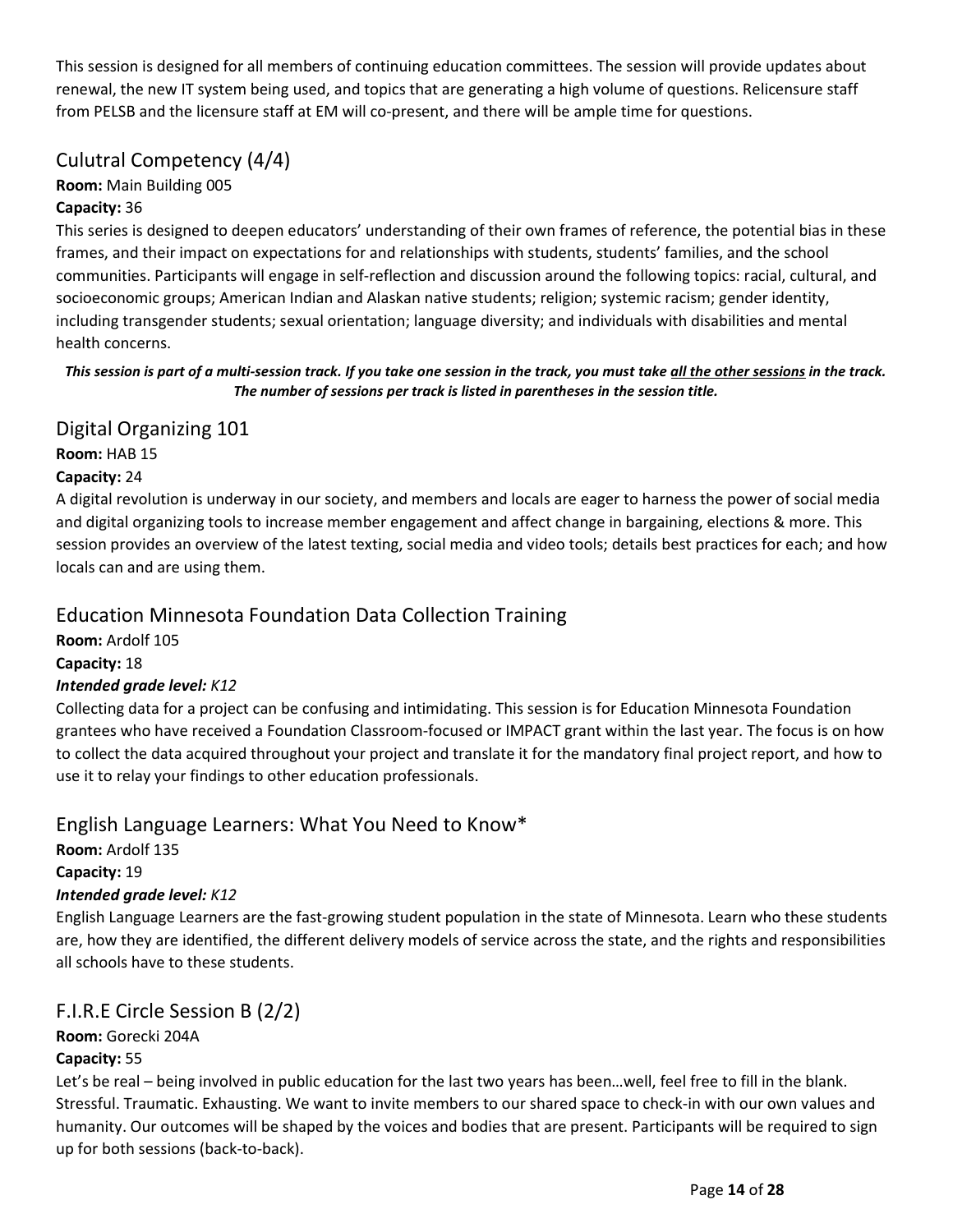#### This session is part of a multi-session track. If you take one session in the track, you must take all the other sessions in the track. The number of sessions per track is listed in parentheses in the session title.

# Health Insurance Basics and Beyond (2/4)

#### Room: HAB 119

#### Capacity: 20

With rising costs and various laws in place, it is important that our members have an understanding of health insurance in general and how it works. Participants will gain knowledge around the various components and terminology of insurance, the laws that deal with insurance, and the skills necessary to make comparisons between insurance plans, as well as how to utilize a district insurance committee to its maximum potential. Topics covered in this training include group insurance, legal rights and responsibilities, side-by-side comparisons and an effective insurance committee. This session is part of a multi-session track. If you take one session in the track, you must take all of the other sessions in the track. The number of sessions per track is listed in parentheses in the session title.

#### This session is part of a multi-session track. If you take one session in the track, you must take all the other sessions in the track. The number of sessions per track is listed in parentheses in the session title.

## Internal Audit Committee Training

Room: HAB 120

#### Capacity: 22

Your local's internal audit committee plays a critical role in maintaining the integrity of the local's financial reporting. Having the right knowledge and tools will help your committee manage this important responsibility in the most efficient way possible. We'll take you step-by-step through the internal financial review process.

## Internal Communications\*

Room: Ardolf 127

## Capacity: 24

This session will discuss strategies and options for effectively communicating with your members during negotiations and beyond.

## Just for New(er) Local Presidents (4/4)

## Room: Gorecki, President's Conference Room

#### Capacity: 48

This track is designed to provide new(er) local presidents with the knowledge and skills to have a successful term of office. Some of the topics include the role of the local president, constitution and bylaws, collective bargaining agreements, communication, membership the value of belonging, and legal responsibilities. This session is part of a multi-session track. If you take one session in the track, you must take all of the other sessions in the track. The number of sessions per track is listed in parentheses in the session title.

#### This session is part of a multi-session track. If you take one session in the track, you must take all the other sessions in the track. The number of sessions per track is listed in parentheses in the session title.

# Listing, Charting, Mapping, Oh My! Logistical Planning to Meet, Engage, and Mobilize Members

## Room: HAB 128B

#### Capacity: 30

It is crucial that we are aware of who our members are and how they connect to others in their worksites and in their union. Mapping and charting are methods that allow us to identify the strengths (and weaknesses) in our membership so we can efficiently and productively connect with our members.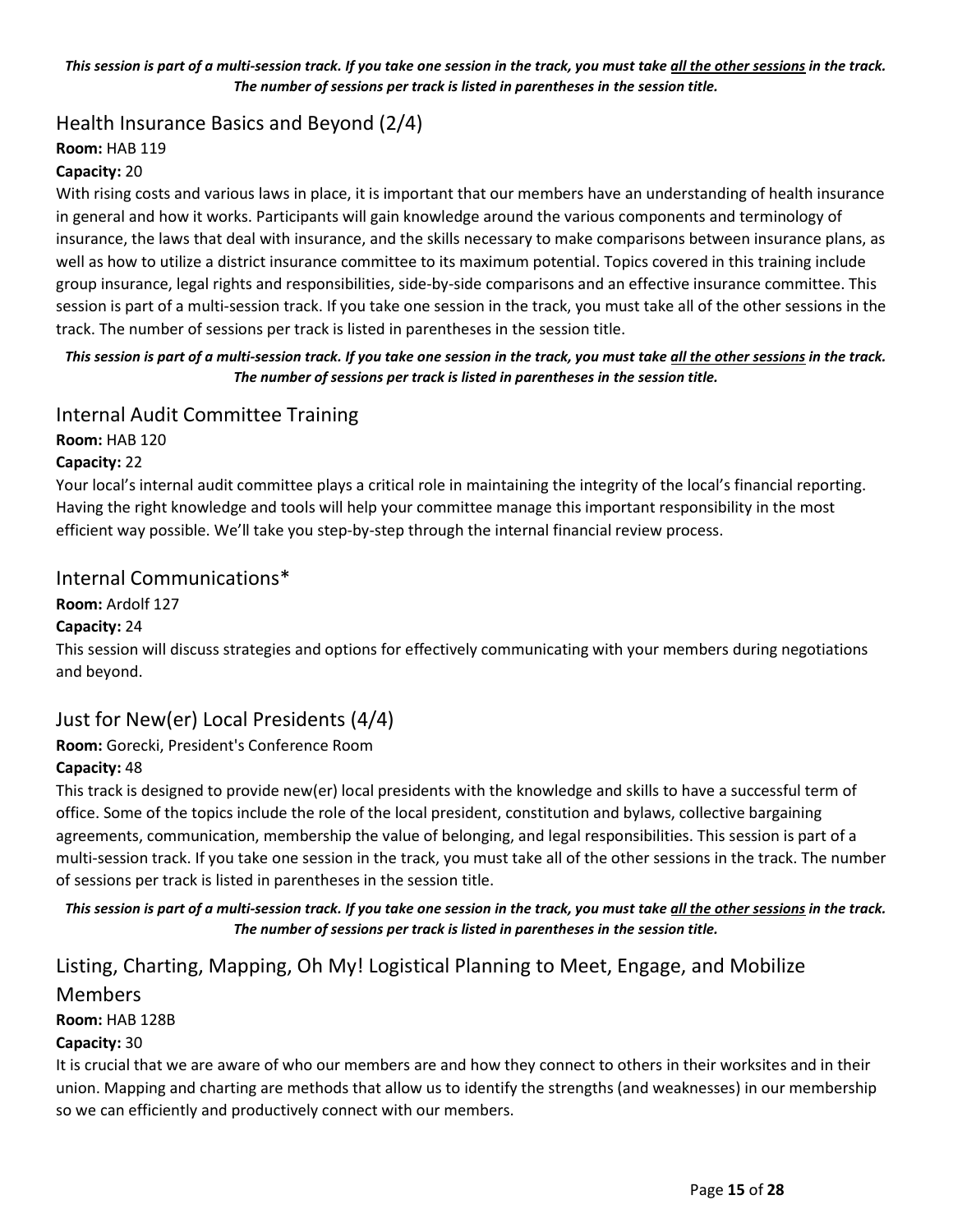# Opening Up Bargaining to Build Power\*

Room: Ardolf 104

## Capacity: 18

Opening up bargaining to your members and even the public can feel risky- but it can bring great rewards through increased member engagement, leadership development, and more powerful contract campaigns. In this session we will talk about the why and how to move towards more open bargaining.

## PELSB Panel Discussion

Room: Escher Auditorium

## Capacity: Unlimited

Staff and members of the Professional Licensing and Standards Board will be on a panel to update participants on current hot topics at PELSB. There will also be a question and answer session. Come and learn more about what's happening with licensure and teacher preparation.

## Although this session has pre-registration, drop-ins for this session are allowed.

# Race Talk Messaging: What, Why and How\*

Room: Ardolf 121

## Capacity: 24

This course introduces members to the Race Class Narrative Project, a well-researched messaging guide grounded in the principles of positive racial identity and collective action. By using real-life campaign advertisements, reflective practice and winning-narrative building blocks, participants will create their own powerful and activating message to inspire their own membership to take action.

# Special Education Law and Practice for Special Education Paraprofessionals\*

Room: Main Building 006

## Capacity: 28

An overview of key legal concepts and terminology used in special education, student data privacy issues, and legal requirements that affect the rights and responsibilities of paraprofessionals.

# Student Mental Health

# Room: HAB 118

## Capacity: 20

Participants will review the research in understanding the key warning signs of early-onset mental illness in children and adolescents.

# Suicide Prevention A (R)

Room: HAB 117

## Capacity: 24

Since 2016, the Legislature has required at least one hour of suicide prevention best practices for relicensure. Participants will receive an overview of mental illness and components of suicide prevention.

## True Colors Part 2

Room: HAB 3

## Capacity: 32

You must have completed True Colors to take Part 2. True Colors Part 2 revisits a person's color spectrum, reinforces the learnings from the original training, and delves deeper into how our color spectrum dictates how we act and react in stressful situations. We use an expanded "Charter Boat Cruise" Activity which allows people to reflect on their preferred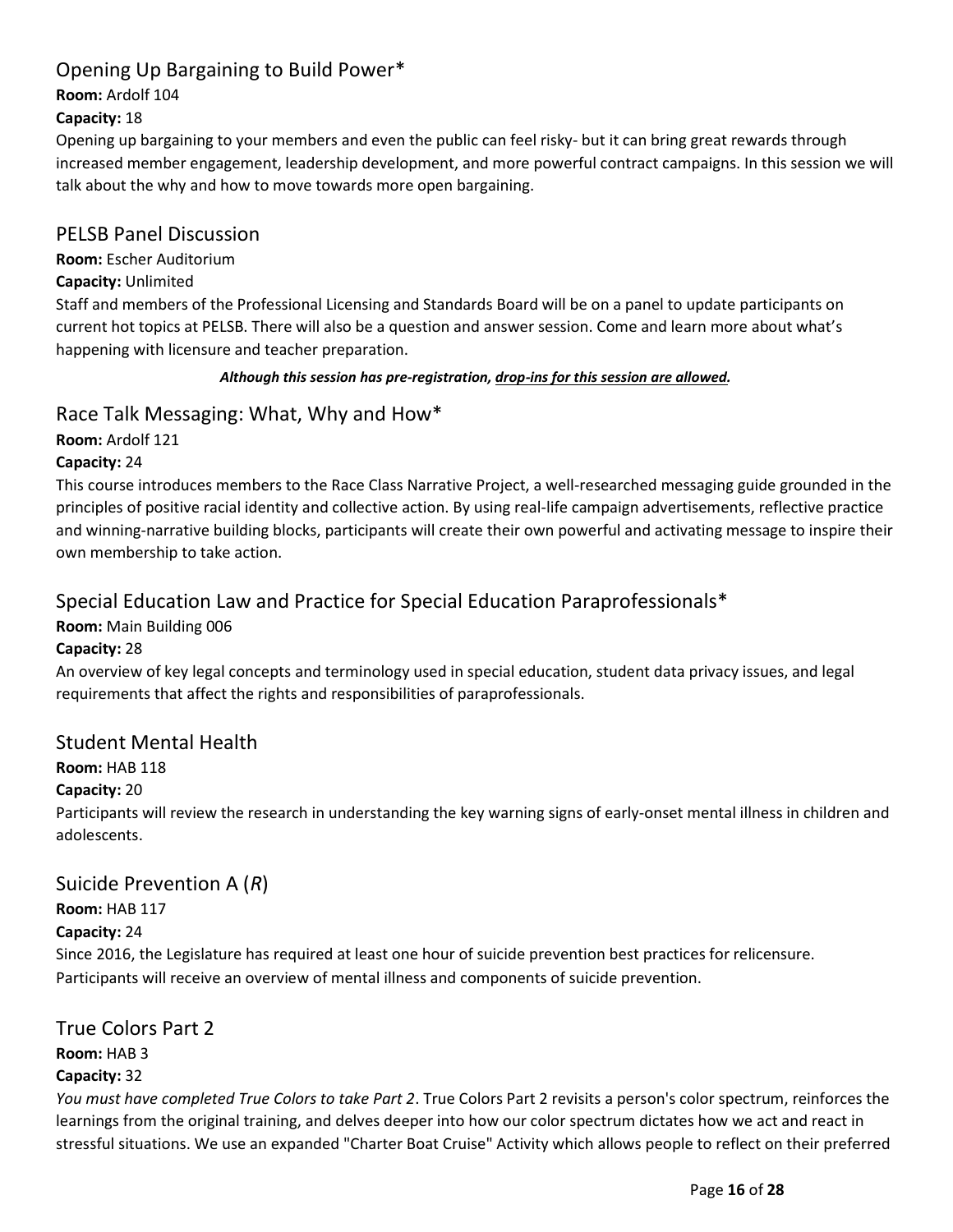<span id="page-16-0"></span>reactions to stressful situations (think classroom management, negotiations...). As before, the goal of the training is to promote learning and self-reflection in a non-judgmental setting.

# When Can I Afford to Retire? - ESPs

Room: HAB 2

## Capacity: 24

## Prerequisite: This course is available to members with a PERA pension

The answer to this question depends not only on how well you have planned financially, but also on what your plans are in retirement. While you are working, your income comes from your paycheck. In retirement, your income will come from three sources: your pension, Social Security and any savings you have accumulated in accounts such as 403(b)/457/IRAs and savings. You will learn about various investment plans and the differences between them so you can plan what will work best for you with your other sources of income in retirement.

# Why Teaching Cultural Differences is Not Enough (M)

Room: Ardolf 142

Capacity: 30

A mounting body of research suggests it would be better to not teach cultural differences at all if that's the only thing you're going to do. Dozens of studies find that cultural knowledge leads to stereotyping and perpetuating bias rather than building cultural intelligence (CQ).

## Winning Local Referendums

Room: HAB 17

## Capacity: 18

This session will cover the tools, resources, and help available to locals that are working to pass an operating, building or technology referendums. The session includes valuable information for new and veteran leadership on how to create and execute a successful referendum campaign. The session explains what resources Education Minnesota offers, how to evaluate your community's climate on referendums, and how to work with other community and labor organizations such as parent groups, consultants and AFL-CIO Area Labor Councils (ALCs). Learn from other locals on the do's and don'ts of winning a referendum campaign.

# Tuesday, August 2

Session 5 2:30 PM – 4:00 PM

# Anti-racism and Equity at the Bargaining Table\*

## Room: HAB 121

## Capacity: 22

This session will explore collective bargaining and organizing strategies to elevate the voices of members of color, students and other traditionally underrepresented groups. Participants will examine barriers that some members face based on aspects of their identity and explore contractual changes that can address some of them.

# Certified Negotiator Program for ESPs (4/6)

Room: HAB 101 Capacity: 20 Intended grade level: K12

The Certified Negotiator Program trains new negotiators in foundational skills that will make them effective at the bargaining table, with a focus on issues and strategies relevant to ESP bargaining groups. The program covers the legal basis for bargaining, surveying members, research, proposal preparation, delivery and organizing for settlement. Local

Page 17 of 28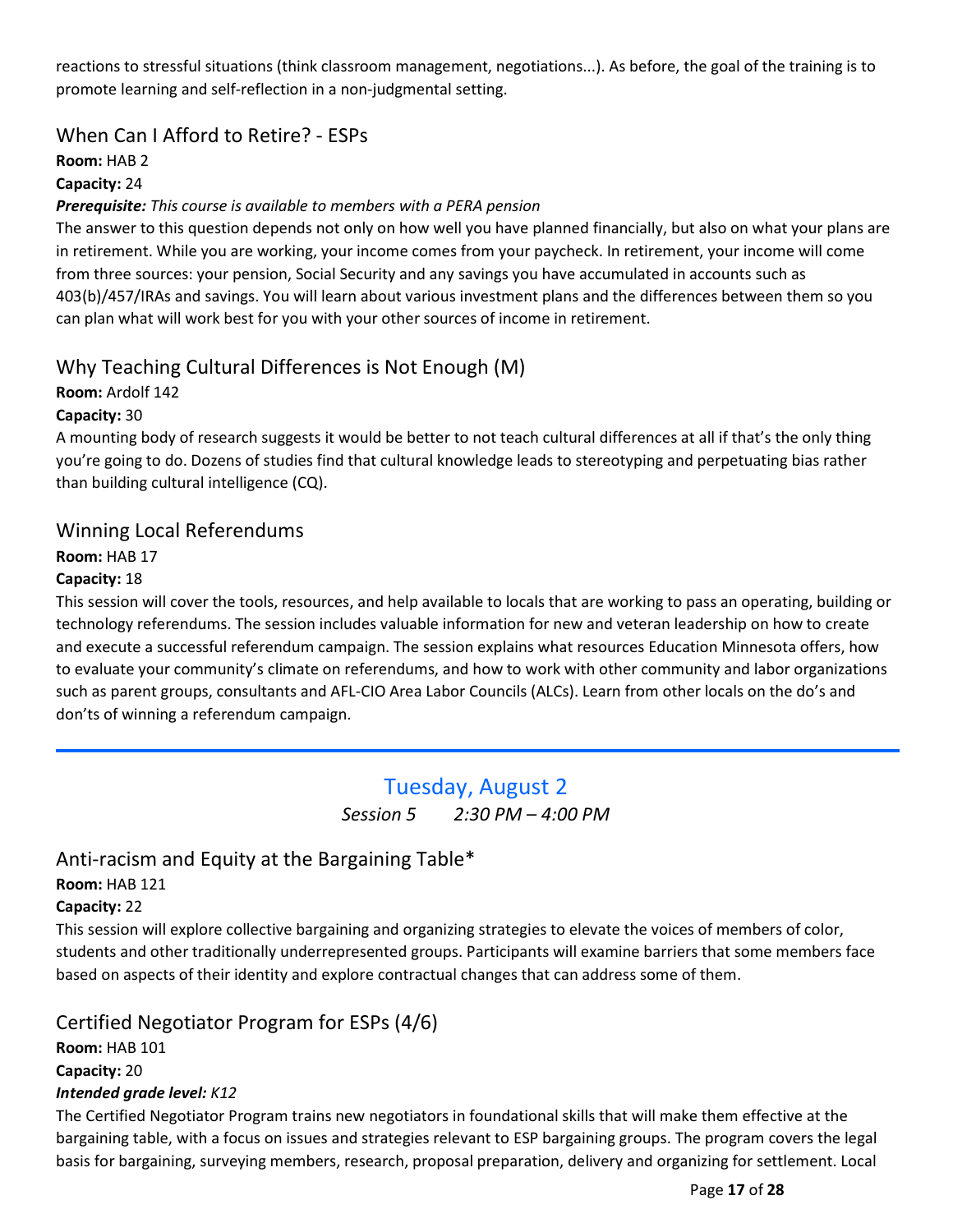presidents are asked to send a team of at least two participants to this training if possible. This session is part of a multisession track. If you take one session in the track, you must take all of the other sessions in the track. The number of sessions per track is listed in parentheses in the session title.

## This session is part of a multi-session track. If you take one session in the track, you must take all the other sessions in the track. The number of sessions per track is listed in parentheses in the session title.

# Certified Negotiator Training for Teachers (5/7)

Room: Main Building 003

## Capacity: 36

## Intended grade level: ECFE, K12, ABE

The Certified Negotiator Program trains new negotiators in foundational skills that will make them effective at the bargaining table, with a focus on issues and strategies relevant to teacher bargaining groups. The program covers the legal basis for bargaining, surveying members, research, costing, and proposal preparation and delivery. Local presidents are asked to send a team of at least two participants to this training if possible.

## This session is part of a multi-session track. If you take one session in the track, you must take all the other sessions in the track. The number of sessions per track is listed in parentheses in the session title.

# Change School Climate by Changing Teacher PD (M)

## Room: HAB 15

## Capacity: 24

Teacher efficacy has the highest effect size on student learning, yet teacher learning lags behind. Come to this session to learn how PD workshops can be revamped using adult learning theory to increase teacher capacity and ignite teacher passions.

# Communicating the Value of Honesty in Education\*

## Room: Ardolf 105

## Capacity: 18

Learn tested and proven strategies to communicate the value of honest lessons about race and gender in public schools at a time when certain politicians want to whitewash U.S. history.

# Diverse Teachers - A Workforce Development Challenge\*

## Room: Ardolf 127

## Capacity: 24

A panel of educators will share their passion and experiences about their goals to increase the racial diversity of licensed K12 teachers in Minnesota and a program designed to provide support to help meet their goals.

# Diversity, Equity, Inclusion and RELIGION (M)

## Room: HAB 119

## Capacity: 20

Let's talk about religion. Gain a deeper understanding of the role faith communities play in improved outcomes for students. This session is a safe space for asking questions and sharing experiences around the often taboo topic of religion. Learn how to acknowledge faith practices with sensitivity and authenticity.

# Harnessing the Power of Influential Educators to Grow Your Union\*

## Room: HAB 17

## Capacity: 18

There are educators who hold influence in every building. Inherent in that influence is power to effect change. But those influential educators are not always engaged in their union. This training will provide ideas and guidance for members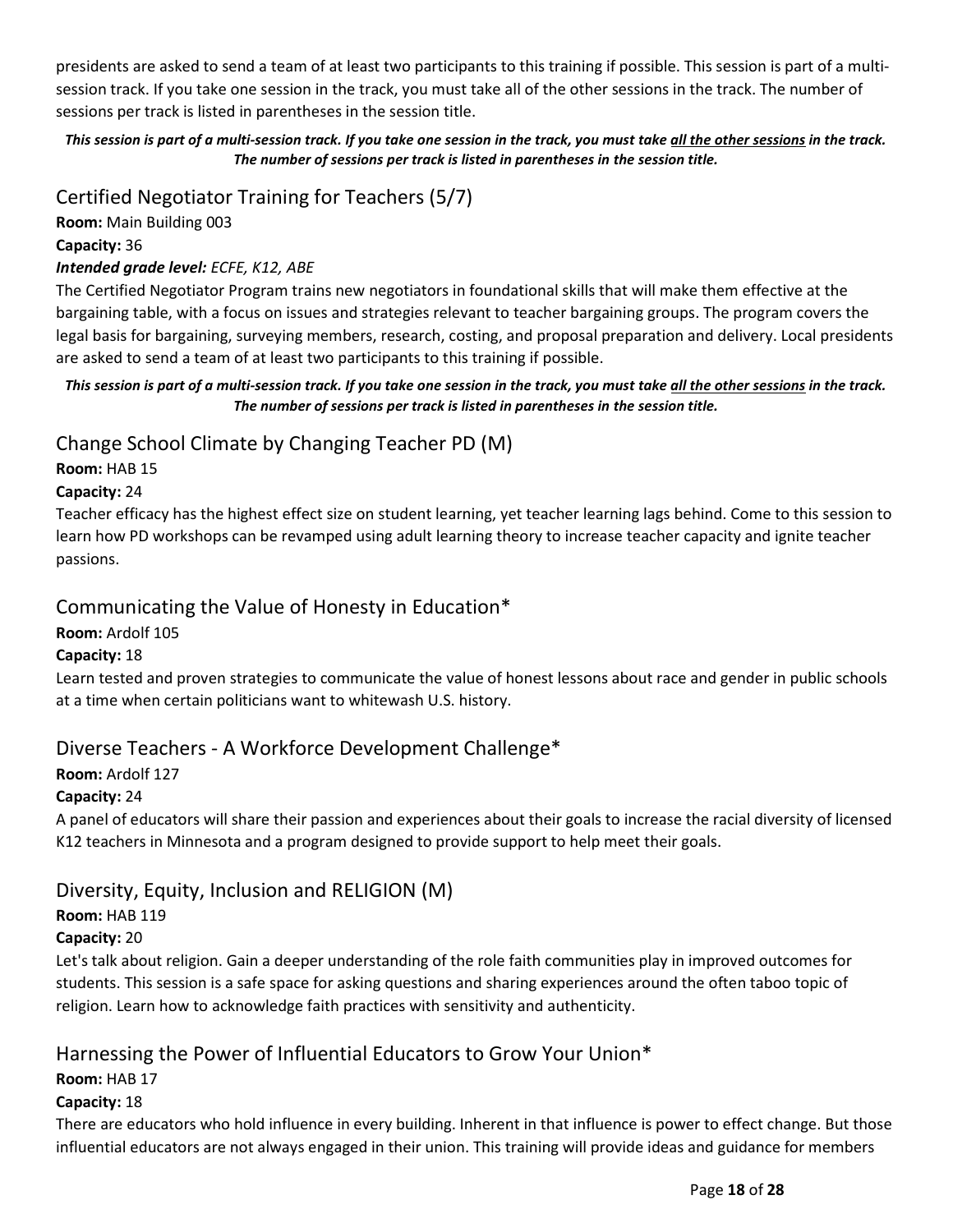who are interested in growing their union by identifying and engaging new leaders who are already trusted and respected in their buildings. We will discuss some tactical strategies, such as the building blitz and relational conversations, to discover these influential voices. This session will work to shift the lens through which we all look at "leadership" with the goal of strengthening our local unions.

# Interrupting Whiteness\*

## Room: HAB 3

## Capacity: 20

White Supremacy is not just the extreme expression of racism, it's a consistent systemic separation of people who are of different socially constructed racial groups, and it harms everyone.

In this workshop we will have an opportunity to unpack the characteristics of our white supremacy culture, as we explore its meaning, its impact, and what it takes to interrupt these characteristics in our life, organization, and our society. We seek to inspire participants, especially those who work in institutions that historically produce racial disparities, to think differently about our roles and take necessary action to undo biased practices. This workshop intends to follow a non-white approach to both personal and group processing to help attendees connect and/or reconnect with their experiences when navigating issues of race and racism.

# We Are All Educators: How ESPs and Teachers Can Build an Effective Educational Climate

# Together\*

Room: Ardolf 142

## Capacity: 30

We will ground ourselves in the history and evolution of the ESP profession and highlight key differences both inside and outside the classroom for our licensed and non-licensed educators. Participants will leave this session with tangible strategies to help all educator roles build an environment together that fosters better outcomes for our students.

## Local Treasurer Forum

Room: HAB 120

## Capacity: 22

## Prerequisite: This course is available to all affiliate treasurers

Whether you are balancing the checkbook, filing IRS forms, or preparing for an audit, the realities of a local treasurer can be challenging. In this forum, a panel of experts is available to answer your questions and offer advice. This session is especially beneficial for new treasurers.

# Member Rights Advocacy A: I & II (4/6)

Room: HAB 102 Capacity: 32 Intended grade level: K12

Member Rights Advocacy: I & II - Member Rights Advocates serve as a local resource to respond to member concerns. A Member Rights Advocate learns to resolve issues using a variety of options and strategies. One of the goals of Education Minnesota is to have a Member Rights Advocate in every work site and in larger sites, one Member Rights Advocate for every 50 members. At the conclusion of the training, those attending are certified as Member Rights Advocates. This session is part of a multi-session track. If you take one session in the track, you must take all of the other sessions in the track. The number of sessions per track is listed in parentheses in the session title.

This session is part of a multi-session track. If you take one session in the track, you must take all the other sessions in the track. The number of sessions per track is listed in parentheses in the session title.

Member Rights Advocacy B: I & II (4/6) Room: HAB 107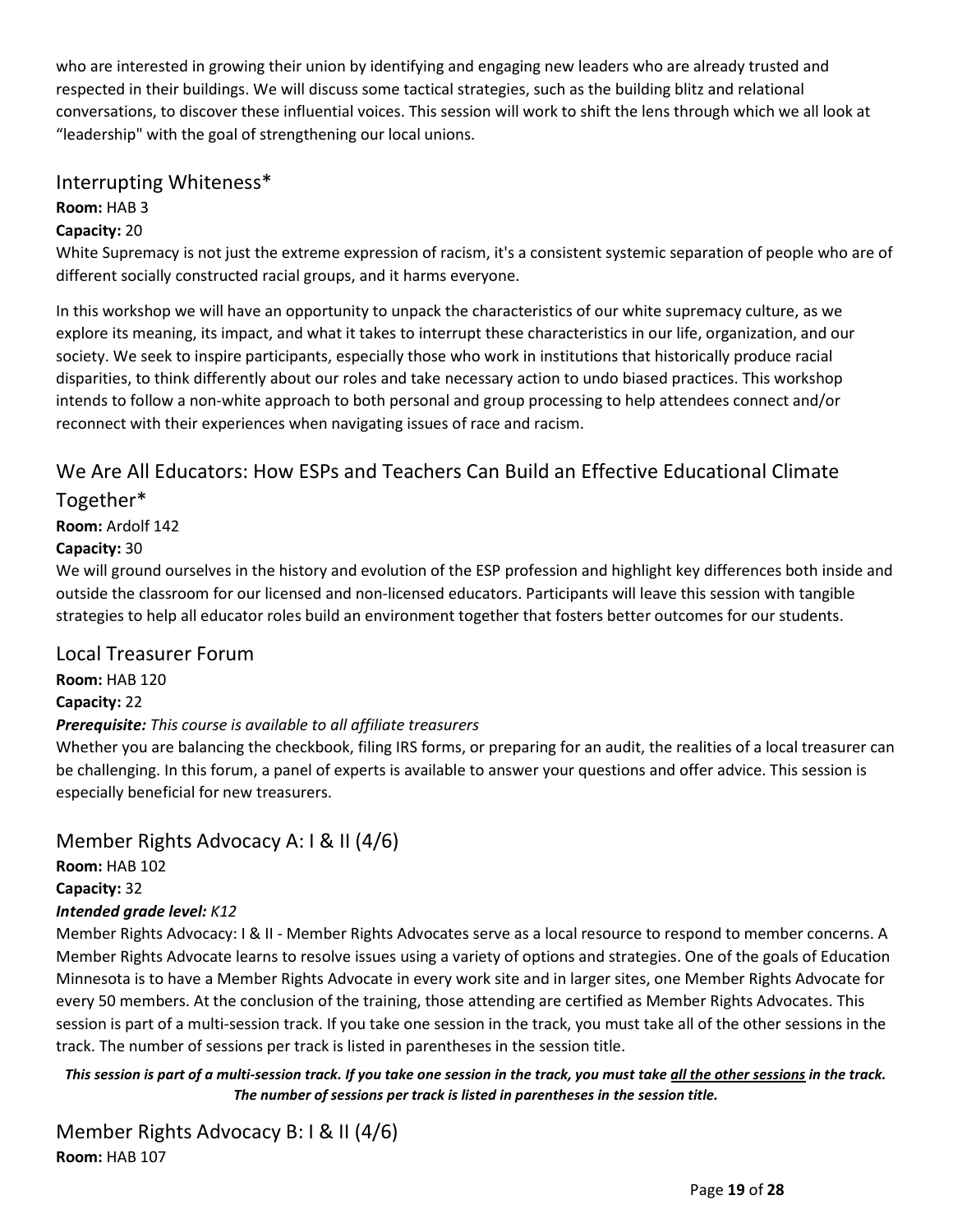## Capacity: 32

## Intended grade level: K12

Member Rights Advocacy: I & II - Member Rights Advocates serve as a local resource to respond to member concerns. A Member Rights Advocate learns to resolve issues using a variety of options and strategies. One of the goals of Education Minnesota is to have a Member Rights Advocate in every work site and in larger sites, one Member Rights Advocate for every 50 members. At the conclusion of the training, those attending are certified as Member Rights Advocates. This session is part of a multi-session track. If you take one session in the track, you must take all of the other sessions in the track. The number of sessions per track is listed in parentheses in the session title.

This session is part of a multi-session track. If you take one session in the track, you must take all the other sessions in the track. The number of sessions per track is listed in parentheses in the session title.

## Member Rights Advocacy: III (3/4)

#### Room: HAB 121

## Capacity: 22

This track is limited to members who have completed Member Rights Advocacy: I & II. Building on these phases, participants refine and expand their skills with more focused exploration and skill practice with organizing, member representation, and grievance processing.

This session is part of a multi-session track. If you take one session in the track, you must take all the other sessions in the track. The number of sessions per track is listed in parentheses in the session title.

## Networking Session: BIPOC

Room: Main Building 003

#### Capacity: 36

One of the greatest values of Summer Seminar is the opportunity to network with colleagues, both formally and informally. On Tuesday at Summer Seminar, the schedule has designated networking time. We encourage teams from locals and IOs to connect and discuss how their Summer Seminar learnings may be applied back in their locals. In addition to this, Summer Seminar attendees may choose from different topics relating to unions and education for focused networking.

#### Although this evening session requires pre-registration, you are not required to select an evening session. These are optional activities.

## Networking Session: ESP Issues

Room: Ardolf 142

#### Capacity: 30

One of the greatest values of Summer Seminar is the opportunity to network with colleagues, both formally and informally. On Tuesday at Summer Seminar, the schedule has designated networking time. We encourage teams from locals and IOs to connect and discuss how their Summer Seminar learnings may be applied back in their locals. In addition to this, Summer Seminar attendees may choose from different topics relating to unions and education for focused networking.

Although this evening session requires pre-registration, you are not required to select an evening session. These are optional activities.

## Networking Session: LGBTQ+

Room: Ardolf 142

## Capacity: 30

One of the greatest values of Summer Seminar is the opportunity to network with colleagues, both formally and informally. On Tuesday at Summer Seminar, the schedule has designated networking time. We encourage teams from locals and IOs to connect and discuss how their Summer Seminar learnings may be applied back in their locals. In addition to this, Summer Seminar attendees may choose from different topics relating to unions and education for focused networking.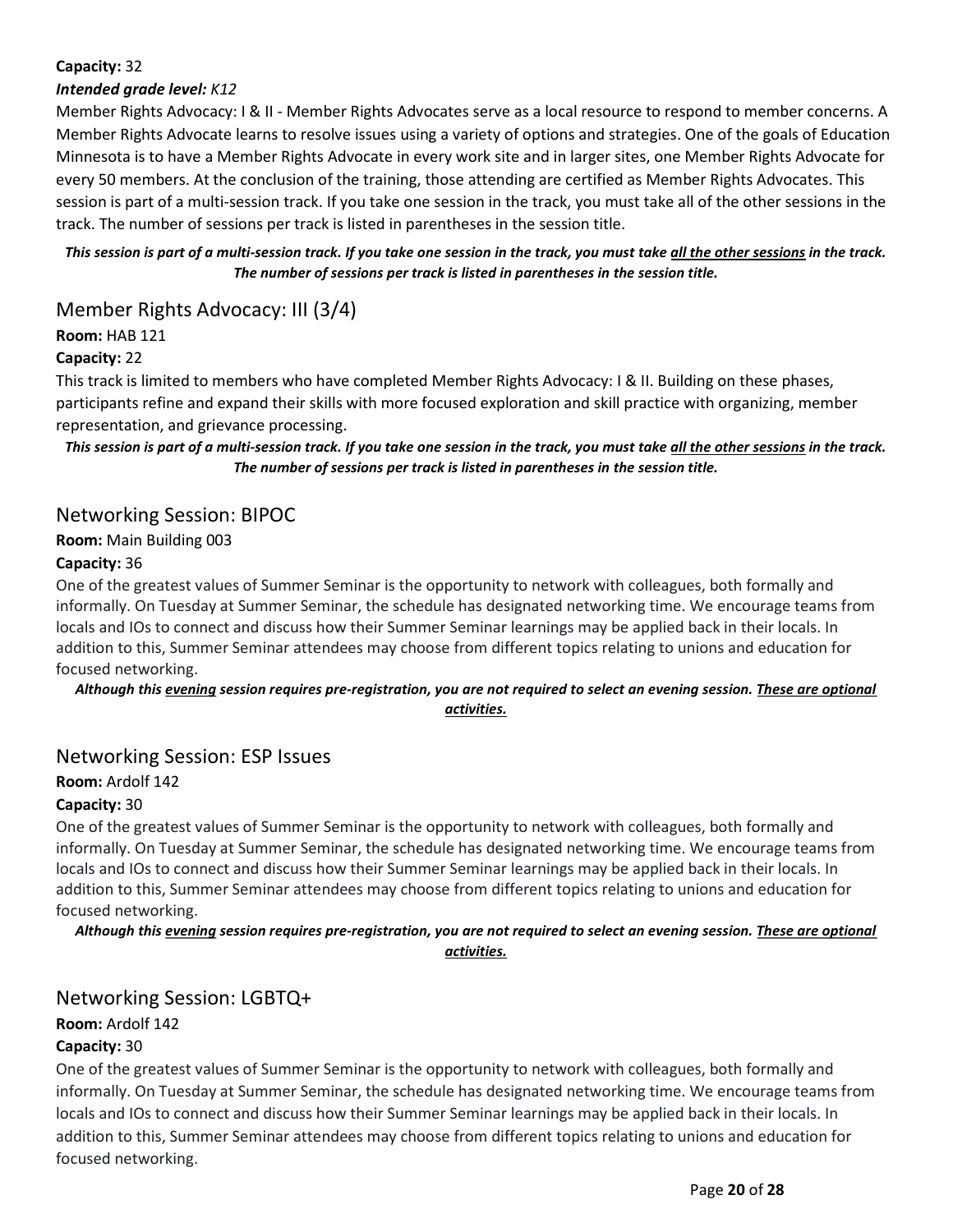#### Although this evening session requires pre-registration, you are not required to select an evening session. These are optional activities.

## Networking Session: SPED

Room: Main Building 006

#### Capacity: 28

One of the greatest values of Summer Seminar is the opportunity to network with colleagues, both formally and informally. On Tuesday at Summer Seminar, the schedule has designated networking time. We encourage teams from locals and IOs to connect and discuss how their Summer Seminar learnings may be applied back in their locals. In addition to this, Summer Seminar attendees may choose from different topics relating to unions and education for focused networking.

Although this evening session requires pre-registration, you are not required to select an evening session. These are optional activities.

## Reading (R)

## Room: HAB 118

## Capacity: 20

Participants will review the research and exemplary practices that help students acquire strong reading comprehension skills.

## Reclaiming the Staff Lounge - is the union the key to re-building community in your building?\* Room: HAB 128B

## Capacity: 30

In this interactive session we will explore how regular social events in/near your buildings can connect educators to their union, build relationships that foster organizing, and improve the isolation stress of our members.

# Special Education Law and Practice for General Educators\*

Room: Main Building 104

## Capacity: 32

An overview of key legal concepts and terminology used in special education, working with other members of an IEP team, and Minnesota-specific legal requirements affecting students with disabilities and those who educate them.

## Statewide School Board Race

Room: Ardolf 107 Capacity: 18 School Board training

## Suicide Prevention B (R)

Room: HAB 117

## Capacity: 24

Since 2016, the Legislature has required at least one hour of suicide prevention best practices for relicensure. Participants will receive an overview of mental illness and components of suicide prevention.

# The History of Education Minnesota: Our Shared Legacy

## Room: Ardolf 104

## Capacity: 18

Our history is all around us. We stand on the shoulders of giants. Learning our history will help point us to the future of our union. This workshop introduces participants to the history of Education Minnesota and how to be involved in shaping what comes next. The workshop includes a short video produced by the University of Minnesota, Labor

Page 21 of 28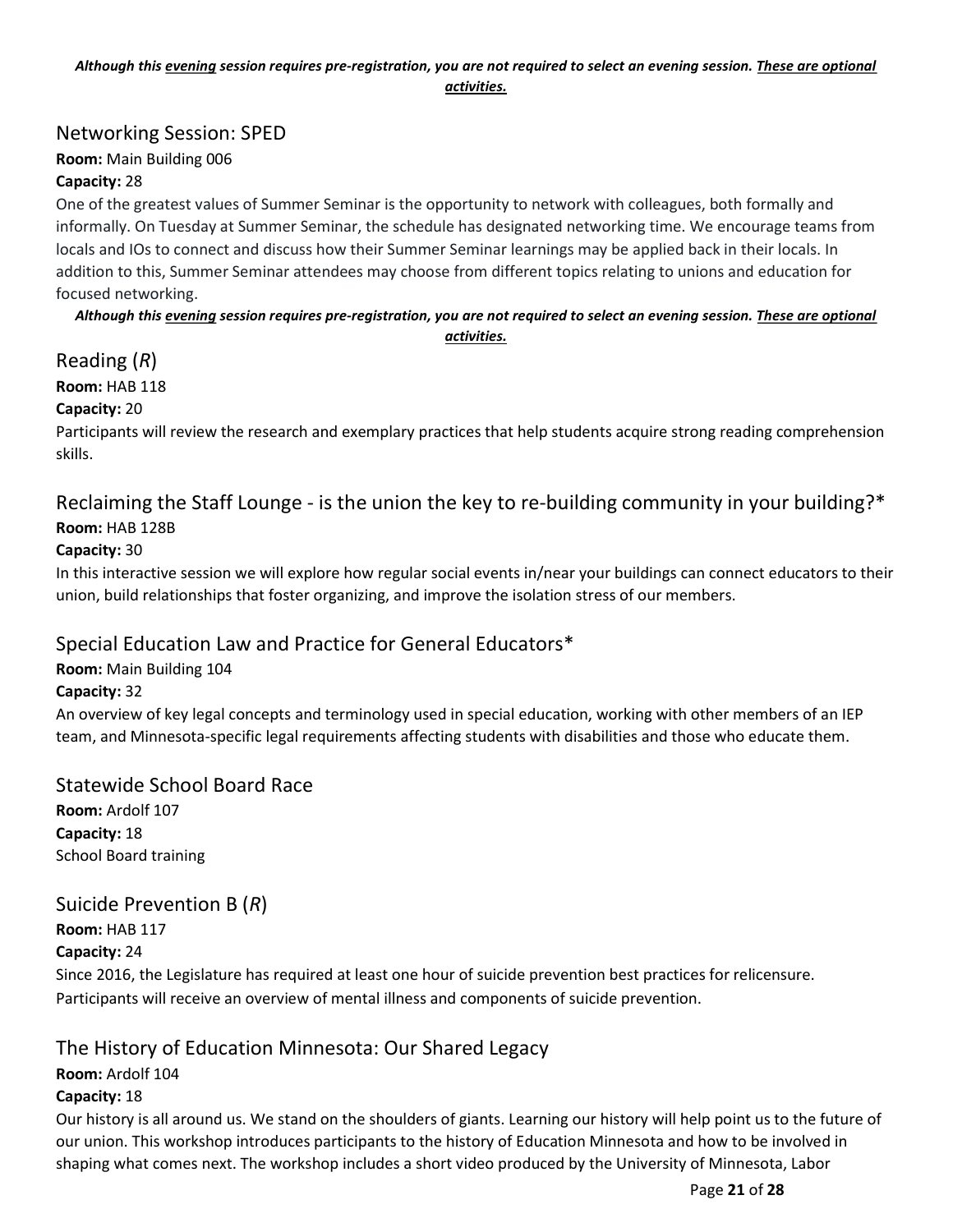<span id="page-21-0"></span>Education Service, a timeline of education unions in Minnesota, and an activity focused on the development of labor in Minnesota public education.

# Understanding Students with Intersecting Challenges

## Room: Ardolf 121

## Capacity: 24

Understanding our students is key to forming relationships and supporting learning. This session will provide an overview of some of the biggest challenges facing students today. You will walk away with an understanding of the issues facing homeless/highly-mobile youth, mental health, and adverse childhood experiences (ACEs). You will learn how these issues impact student learning and what resources you can use to support students such as trauma-informed and restorative practice concepts, and behavior de-escalation techniques. The session will end with how to prepare an effective organizing plan to address student, school, and community issues to enhance student support and success.

# When Can I Afford to Retire? - Teachers

Room: HAB 2

Capacity: 24

## Prerequisite: This course is available to members with a TRA pension

The answer to this question depends not only on how well you have planned financially, but also on what your plans are in retirement. While you are working, your income comes from your paycheck. In retirement, your income will come from three sources: your pension, Social Security and any savings you have accumulated in accounts such as 403(b)/457/IRAs and savings. You will learn about various investment plans and the differences between them so you can plan what will work best for you with your other sources of income in retirement.

# Wednesday, August 3

Session 6 8:45 AM – 10:15 AM

# Building Union Power Through External Relationships\*

Room: Ardolf 104

## Capacity: 18

This session will focus on the value of fostering relationships with individuals and organizations outside of the local, strategies and tools for identifying targets for those relationships, and how to establish and maintain them.

# Certified Negotiator Program for ESPs (5/6)

Room: HAB 101

Capacity: 20

## Intended grade level: K12

The Certified Negotiator Program trains new negotiators in foundational skills that will make them effective at the bargaining table, with a focus on issues and strategies relevant to ESP bargaining groups. The program covers the legal basis for bargaining, surveying members, research, proposal preparation, delivery and organizing for settlement. Local presidents are asked to send a team of at least two participants to this training if possible. This session is part of a multisession track. If you take one session in the track, you must take all of the other sessions in the track. The number of sessions per track is listed in parentheses in the session title.

This session is part of a multi-session track. If you take one session in the track, you must take all the other sessions in the track. The number of sessions per track is listed in parentheses in the session title.

Certified Negotiator Training for Teachers (6/7) Room: Main Building 003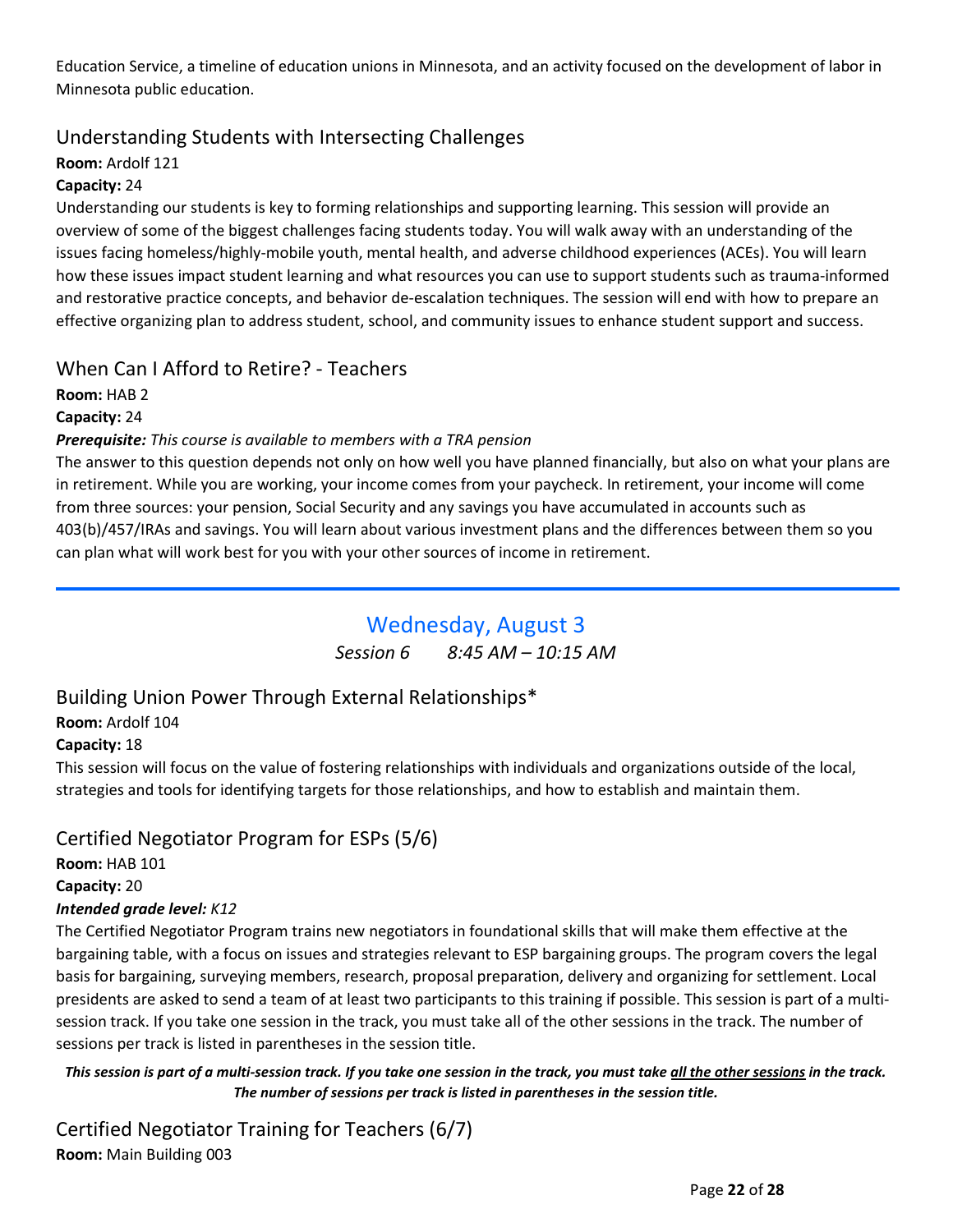## Capacity: 36

#### Intended grade level: ECFE, K12, ABE

The Certified Negotiator Program trains new negotiators in foundational skills that will make them effective at the bargaining table, with a focus on issues and strategies relevant to teacher bargaining groups. The program covers the legal basis for bargaining, surveying members, research, costing, and proposal preparation and delivery. Local presidents are asked to send a team of at least two participants to this training if possible.

#### This session is part of a multi-session track. If you take one session in the track, you must take all the other sessions in the track. The number of sessions per track is listed in parentheses in the session title.

"Excuse me, I'm Speaking"  $(1/2)^*$ 

Room: Ardolf 142

#### Capacity: 30

In our vulnerable moments we can all use smart & sassy advice to wise up, stand up, grow up and get soaring again. "To anyone who wants to be a leader or claims to be a leader one must speak like a leader. That means speaking with integrity and truth." ~Vice President Kamala Harris

#### This session is part of a multi-session track. If you take one session in the track, you must take all the other sessions in the track. The number of sessions per track is listed in parentheses in the session title.

## Health Insurance Basics and Beyond (3/4)

## Room: HAB 119

#### Capacity: 20

With rising costs and various laws in place, it is important that our members have an understanding of health insurance in general and how it works. Participants will gain knowledge around the various components and terminology of insurance, the laws that deal with insurance, and the skills necessary to make comparisons between insurance plans, as well as how to utilize a district insurance committee to its maximum potential. Topics covered in this training include group insurance, legal rights and responsibilities, side-by-side comparisons and an effective insurance committee. This session is part of a multi-session track. If you take one session in the track, you must take all of the other sessions in the track. The number of sessions per track is listed in parentheses in the session title.

#### This session is part of a multi-session track. If you take one session in the track, you must take all the other sessions in the track. The number of sessions per track is listed in parentheses in the session title.

## Local/IO Secretary Training

## Room: HAB 120

#### Capacity: 22

This session includes information for local/IO secretaries. Attendees discuss the role of the local/IO secretary. How do you prepare for meetings? What should be included in meeting documents? How long should you keep records? New and experienced local/IO secretaries benefit from this session.

## Nonviolent Communication (M)

# Room: Ardolf 135

## Capacity: 19

Nonviolent Communication (NVC) is a way of being empathetic to others while keeping your own needs in mind. One component of NVC is that everyone regardless of gender, religion, culture has the same universal human needs. These needs go beyond physiological needs and include needs of belonging, mattering, play, meaning, etc. Conflict happens at the strategy level and not at the needs level and once we are able to hear the needs and the feelings of the person behind the judgement, the unwanted behavior, we can connect to that person. NVC helps with the relationship with your own self through reflecting on personal needs, and feelings and allows for deeper connection with others. In education NVC is beneficial because it is a way to see students' and every person's behavior in general as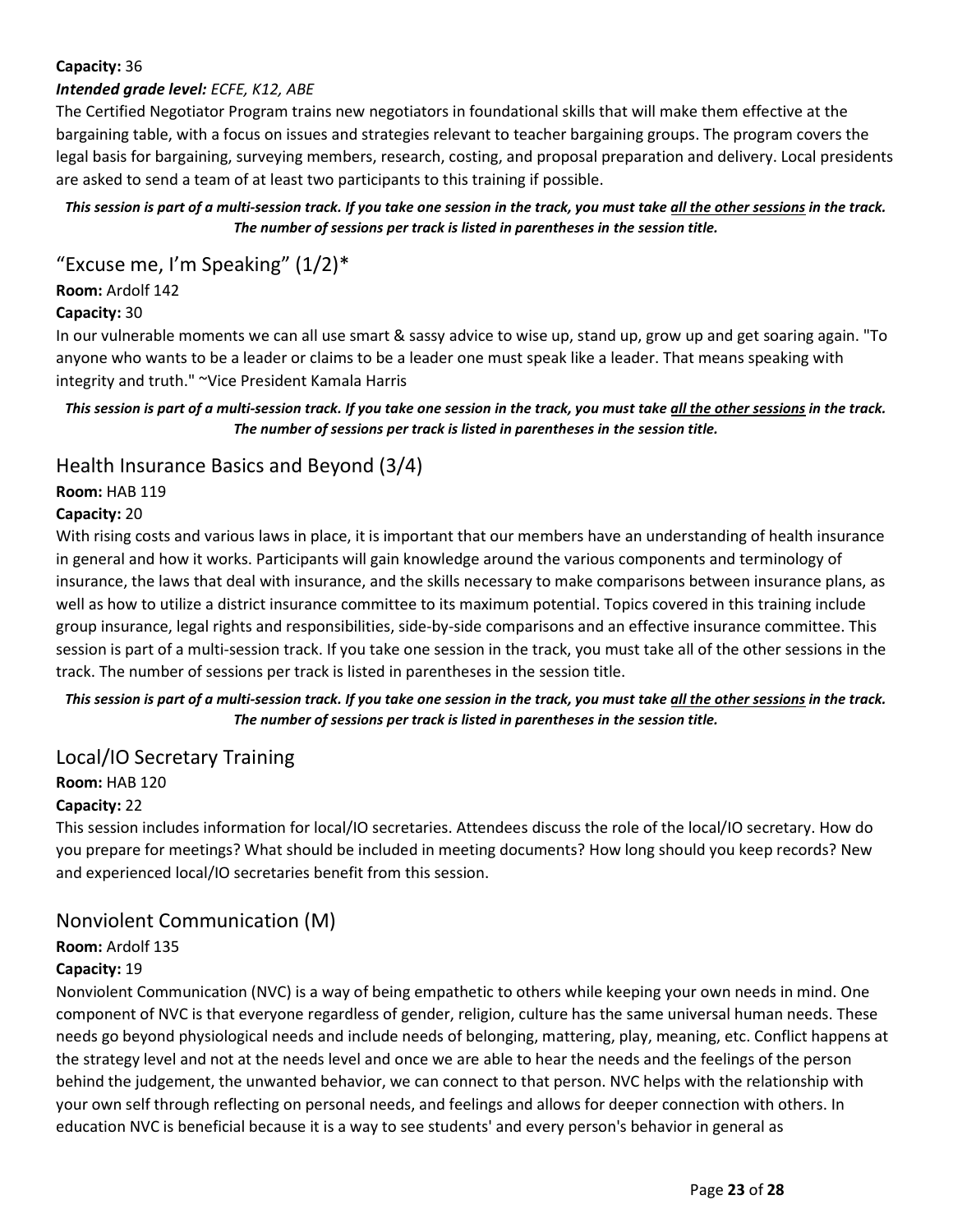communication of a need met or unmet and not something that is done out of spite. NVC believes in power with and collaboration. There are a lot more aspects to NVC.

Member Rights Advocacy A: I & II (5/6)

Room: HAB 102

Capacity: 32

## Intended grade level: K12

Member Rights Advocacy: I & II - Member Rights Advocates serve as a local resource to respond to member concerns. A Member Rights Advocate learns to resolve issues using a variety of options and strategies. One of the goals of Education Minnesota is to have a Member Rights Advocate in every work site and in larger sites, one Member Rights Advocate for every 50 members. At the conclusion of the training, those attending are certified as Member Rights Advocates. This session is part of a multi-session track. If you take one session in the track, you must take all of the other sessions in the track. The number of sessions per track is listed in parentheses in the session title.

#### This session is part of a multi-session track. If you take one session in the track, you must take all the other sessions in the track. The number of sessions per track is listed in parentheses in the session title.

Member Rights Advocacy B: I & II (5/6)

Room: HAB 107 Capacity: 32 Intended grade level: K12

Member Rights Advocacy: I & II - Member Rights Advocates serve as a local resource to respond to member concerns. A Member Rights Advocate learns to resolve issues using a variety of options and strategies. One of the goals of Education Minnesota is to have a Member Rights Advocate in every work site and in larger sites, one Member Rights Advocate for every 50 members. At the conclusion of the training, those attending are certified as Member Rights Advocates. This session is part of a multi-session track. If you take one session in the track, you must take all of the other sessions in the track. The number of sessions per track is listed in parentheses in the session title.

This session is part of a multi-session track. If you take one session in the track, you must take all the other sessions in the track. The number of sessions per track is listed in parentheses in the session title.

## Member Rights Advocacy: III (4/4)

Room: HAB 121

## Capacity: 22

This track is limited to members who have completed Member Rights Advocacy: I & II. Building on these phases, participants refine and expand their skills with more focused exploration and skill practice with organizing, member representation, and grievance processing.

This session is part of a multi-session track. If you take one session in the track, you must take all the other sessions in the track. The number of sessions per track is listed in parentheses in the session title.

## Organizing Around ECFE & ABE Inequalities\*

Room: Ardolf 105 Capacity: 18 Intended grade level: ECFE, K12, ABE

In this session, we will look at how to organize all members around ECFE & ABE inequities within your local contract. Why are they listed separately in contracts and can that be fixed? How does their licensure work? Are they eligible for continuing contract/tenure? These questions and more will be answered! Please bring a copy of your local's contract to this session.

Risky Play and Young Children (M) Room: HAB 15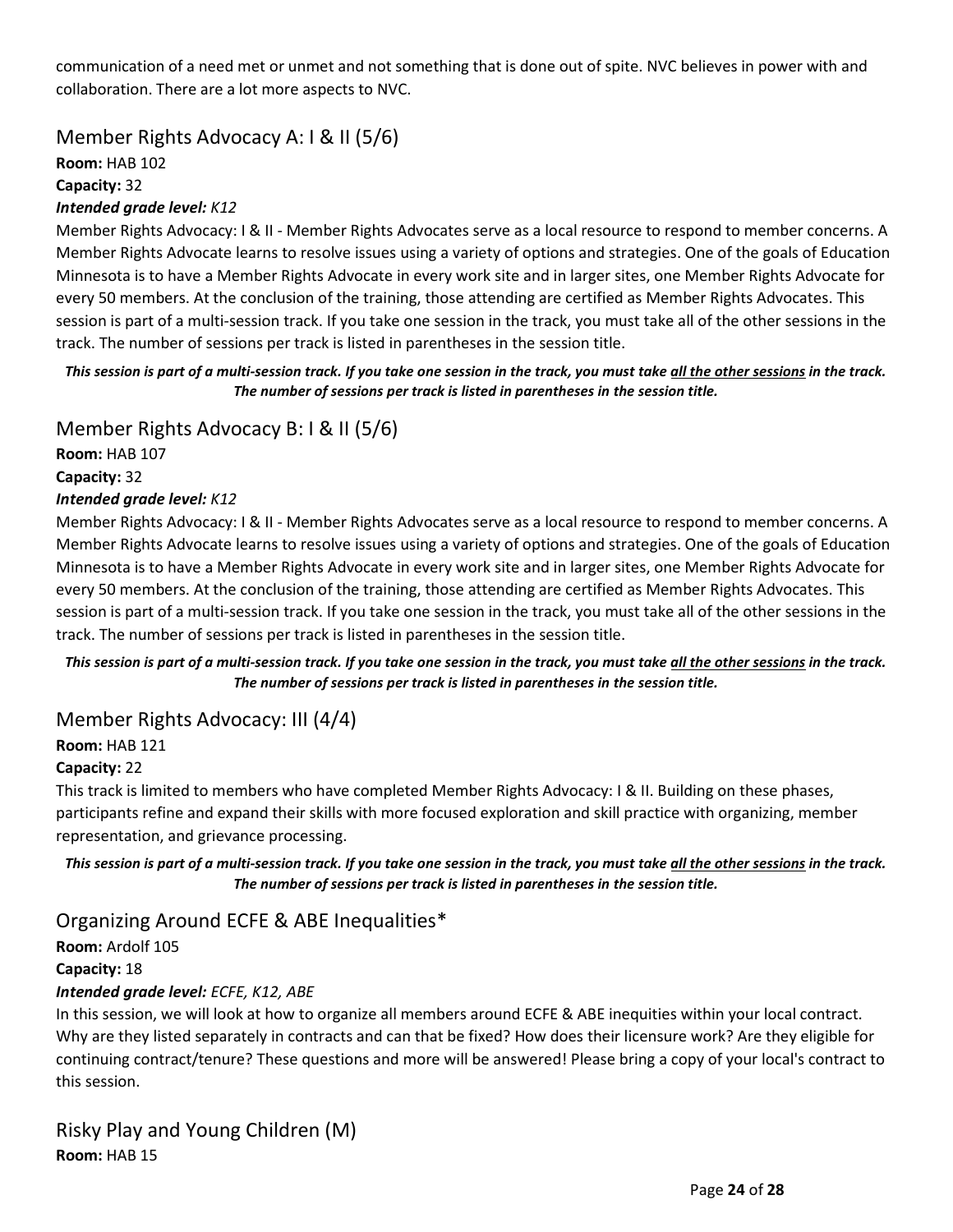## <span id="page-24-0"></span>Capacity: 24

Did she say the "R" word? Risk plays an important role in young children's development. In this session participants will learn what skills children learn by risk taking, how to create environments that provide children with safe opportunities to take risks, and how to assess risks versus hazards.

# Using Membership to the Max: Member Benefits

## Room: HAB 2

#### Capacity: 24

Education Minnesota ESI works to bring quality programs and services to members and their families to maximize hardearned dollars, plan for today and the future and protect yourself and loved ones. Through a member-led advisory committee and board, programs and services go through a review process before being sponsored. Learn about the ESI, NEA, and AFT sponsored programs including identity theft protection, financial resources, and shopping discounts.

# Winning Contested School Board Elections (M)

#### Room: HAB 4

#### Capacity: 18

Learn about the hard work White Bear Lake Area Educators put in during the Fall 2021 school board election to get all four of their endorsed candidates elected with 14 candidates running.

# Working for Economic Justice through Collective Bargaining Agreements and Union Work\* Room: HAB 17

#### Capacity: 18

Are your members doing better financially than they were 10 years ago? What is the difference between income and wealth? We will examine these questions and delve into the systems of income and wealth that have been intentionally built to shift power and opportunity away from those earning the least amount of money. These structures are further compounded when you look at the intersection of race and income. Unions have led a number of institutional solutions in the past and could do so again. Let's collaborate on how to move beyond status quo and demand that power and opportunity be shifted back to those working in our schools.

# Wednesday, August 3 Session 7 10:30 AM - 12:00 PM

# Breakout EDU\*

Room: Ardolf 105

#### Capacity: 18

Have you been to an "escape room" with friends or family? Come learn how to set up a traditional breakout room in your classroom or how to set one up for online use! These rooms can be used for curriculum review, team-building, and to foster critical thinking among your students. Plus...they are fun! You'll get to work collaboratively with other participants as you try to solve clues and "breakout" of the session before the timer runs out!

## Certified Negotiator Program for ESPs (6/6)

Room: HAB 101 Capacity: 20 Intended grade level: K12

The Certified Negotiator Program trains new negotiators in foundational skills that will make them effective at the bargaining table, with a focus on issues and strategies relevant to ESP bargaining groups. The program covers the legal basis for bargaining, surveying members, research, proposal preparation, delivery and organizing for settlement. Local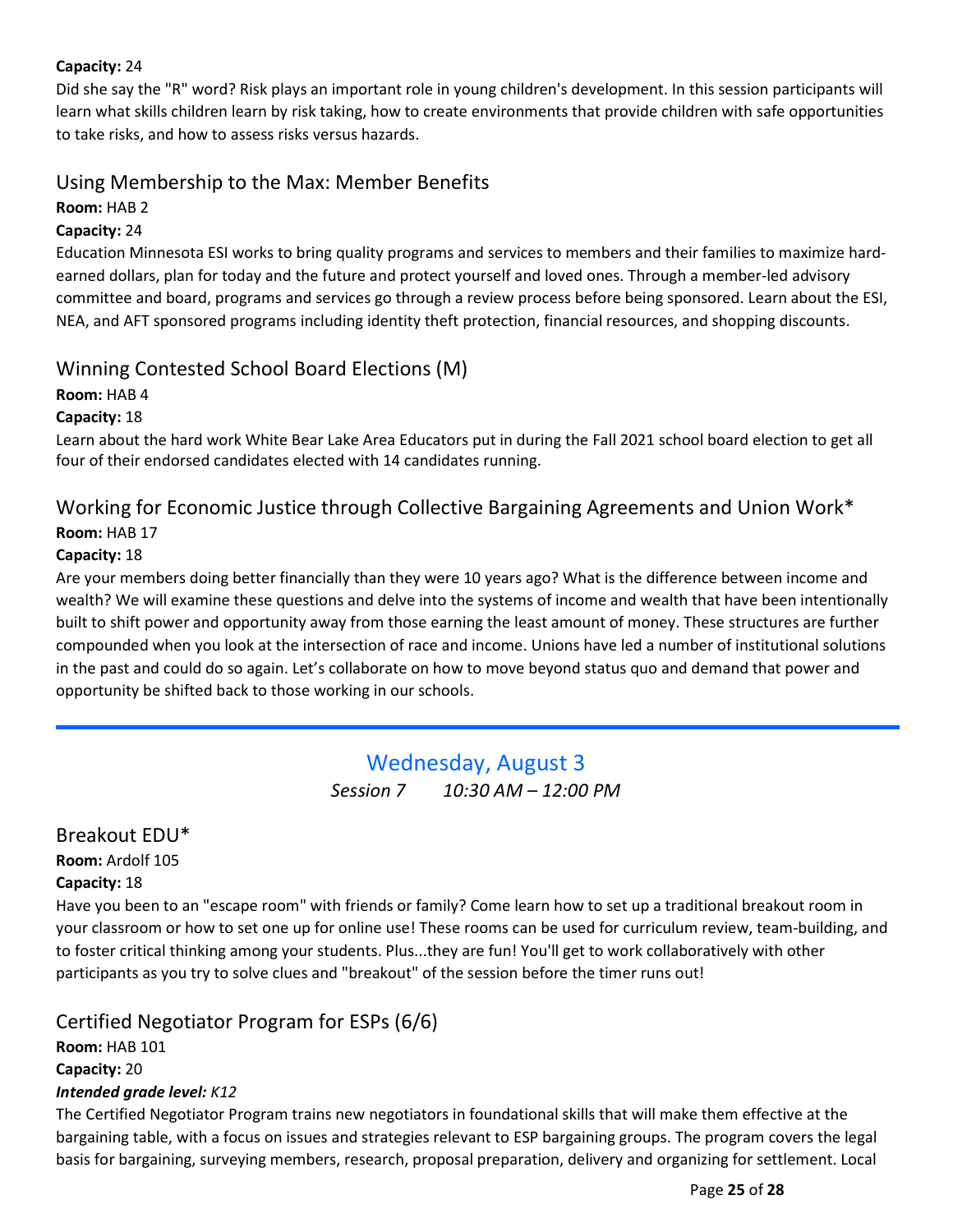presidents are asked to send a team of at least two participants to this training if possible. This session is part of a multisession track. If you take one session in the track, you must take all of the other sessions in the track. The number of sessions per track is listed in parentheses in the session title.

## This session is part of a multi-session track. If you take one session in the track, you must take all the other sessions in the track. The number of sessions per track is listed in parentheses in the session title.

# Certified Negotiator Training for Teachers (7/7)

Room: Main Building 003

## Capacity: 36

## Intended grade level: ECFE, K12, ABE

The Certified Negotiator Program trains new negotiators in foundational skills that will make them effective at the bargaining table, with a focus on issues and strategies relevant to teacher bargaining groups. The program covers the legal basis for bargaining, surveying members, research, costing, and proposal preparation and delivery. Local presidents are asked to send a team of at least two participants to this training if possible.

## This session is part of a multi-session track. If you take one session in the track, you must take all the other sessions in the track. The number of sessions per track is listed in parentheses in the session title.

# Diverse Teachers - A Workforce Development Challenge\*

Room: Ardolf 127

## Capacity: 24

A panel of educators will share their passion and experiences about their goals to increase the racial diversity of licensed K12 teachers in Minnesota and a program designed to provide support to help meet their goals.

# "Excuse me, I'm Speaking"  $(2/2)^*$

## Room: Ardolf 142

## Capacity: 30

In our vulnerable moments we can all use smart & sassy advice to wise up, stand up, grow up and get soaring again. "To anyone who wants to be a leader or claims to be a leader one must speak like a leader. That means speaking with integrity and truth." ~Vice President Kamala Harris

## This session is part of a multi-session track. If you take one session in the track, you must take all the other sessions in the track. The number of sessions per track is listed in parentheses in the session title.

# Health Insurance Basics and Beyond (4/4)

## Room: HAB 119

## Capacity: 20

With rising costs and various laws in place, it is important that our members have an understanding of health insurance in general and how it works. Participants will gain knowledge around the various components and terminology of insurance, the laws that deal with insurance, and the skills necessary to make comparisons between insurance plans, as well as how to utilize a district insurance committee to its maximum potential. Topics covered in this training include group insurance, legal rights and responsibilities, side-by-side comparisons and an effective insurance committee. This session is part of a multi-session track. If you take one session in the track, you must take all of the other sessions in the track. The number of sessions per track is listed in parentheses in the session title.

#### This session is part of a multi-session track. If you take one session in the track, you must take all the other sessions in the track. The number of sessions per track is listed in parentheses in the session title.

How Social Emotional Programs Support Regulation (M) Room: HAB 3 Capacity: 20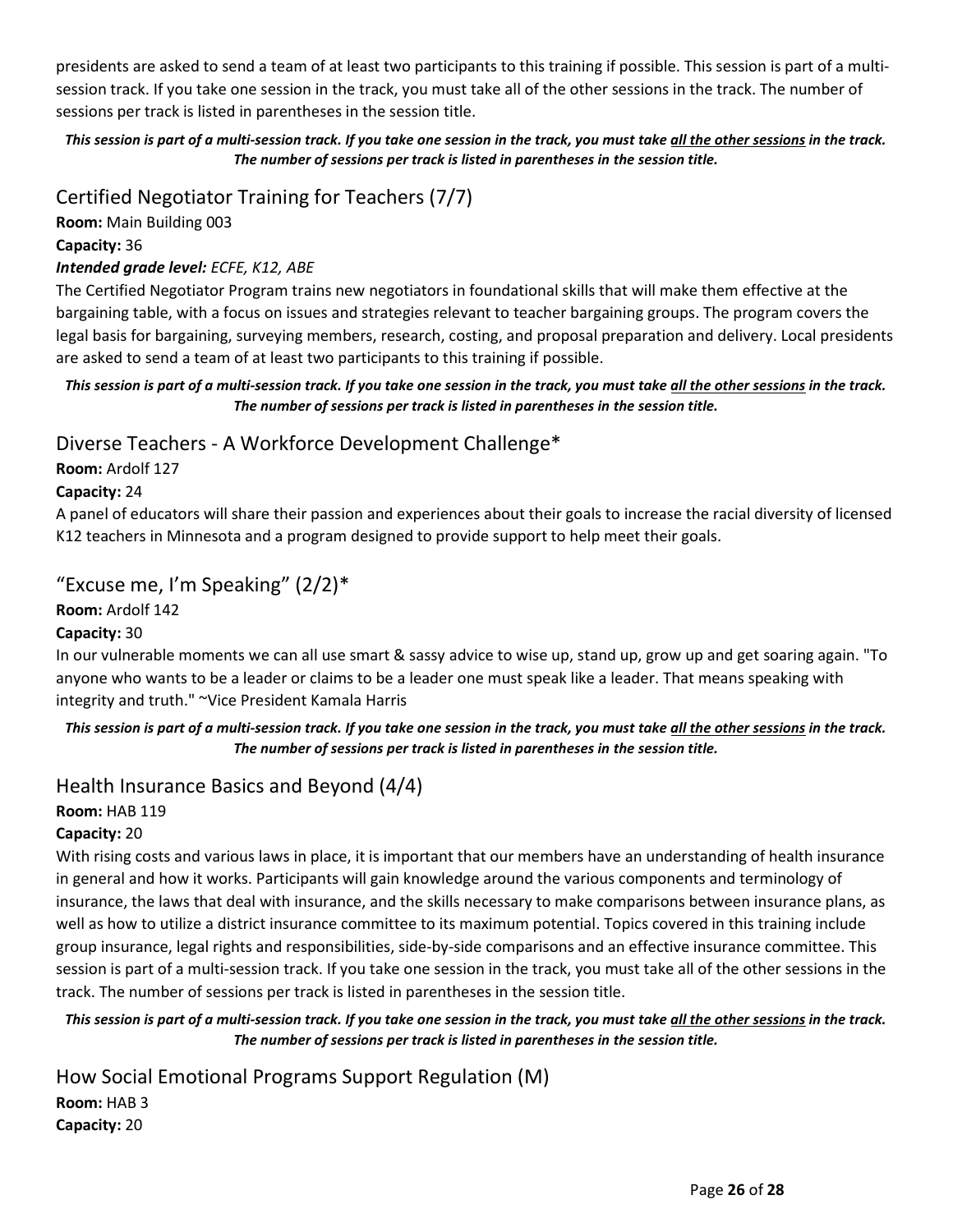The intent of this workshop is to disseminate the scholarly evidence in the use of SEL, review evidence-based practice in occupational therapy sensory processing and mental health that can be applied to SEL and illustrate how an adapted SEL curriculum supports student regulation in a case-study format. Using a case-study, the workshop will present adapted SEL lessons that include learning in interception and sensory processing best practices with the use of middle school students in special education. Included in this content will be a description of occupational therapist's role in co-teaching SEL lessons in regulation. Content of the presentation articulates how SEL, and sensory processing taught to support regulation can be used using the public health model of mental health promotion and prevention.

# Let Your Students Do the Talking (M)

## Room: HAB 15

## Capacity: 24

Student-led conversations are natural and engaging. Sometimes we, as teachers, just have to get out of the way. This session will teach you how to model inclusive, active class discussions for the whole classroom. The process works well in middle and high school classrooms with students from a wide variety of skill levels. It builds critical thinking skills, empowers students, and engages students in peer-to-peer teaching. It also gives teachers the opportunity to learn from our students while watching and listening to them apply the knowledge and skills we have been teaching.

# Meet and Confer

# Room: HAB 128A

## Capacity: 32

Meet and Confer will explore the "Who", "What", "When", "Where", "Why, and "How" of the collaborative problem solving process between the Exclusive Representative and the School District.

# Member Rights Advocacy A: I & II (6/6)

Room: HAB 102

Capacity: 32

## Intended grade level: K12

Member Rights Advocacy: I & II - Member Rights Advocates serve as a local resource to respond to member concerns. A Member Rights Advocate learns to resolve issues using a variety of options and strategies. One of the goals of Education Minnesota is to have a Member Rights Advocate in every work site and in larger sites, one Member Rights Advocate for every 50 members. At the conclusion of the training, those attending are certified as Member Rights Advocates. This session is part of a multi-session track. If you take one session in the track, you must take all of the other sessions in the track. The number of sessions per track is listed in parentheses in the session title.

This session is part of a multi-session track. If you take one session in the track, you must take all the other sessions in the track. The number of sessions per track is listed in parentheses in the session title.

Member Rights Advocacy B: I & II (6/6)

Room: HAB 107

Capacity: 32

## Intended grade level: K12

Member Rights Advocacy: I & II - Member Rights Advocates serve as a local resource to respond to member concerns. A Member Rights Advocate learns to resolve issues using a variety of options and strategies. One of the goals of Education Minnesota is to have a Member Rights Advocate in every work site and in larger sites, one Member Rights Advocate for every 50 members. At the conclusion of the training, those attending are certified as Member Rights Advocates. This session is part of a multi-session track. If you take one session in the track, you must take all of the other sessions in the track. The number of sessions per track is listed in parentheses in the session title.

This session is part of a multi-session track. If you take one session in the track, you must take all the other sessions in the track. The number of sessions per track is listed in parentheses in the session title.